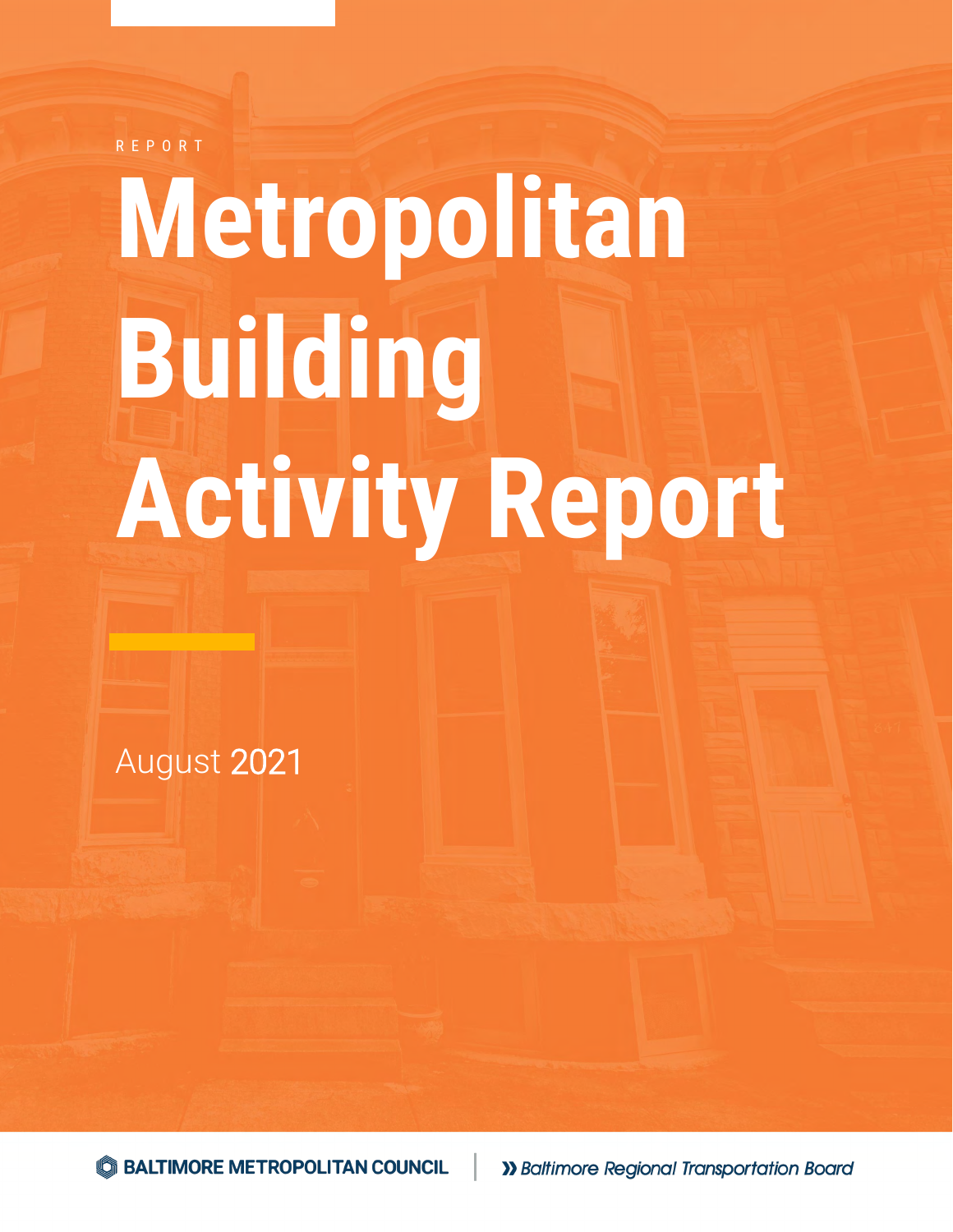

Region

2,514

#### *Residential Construction Overview*



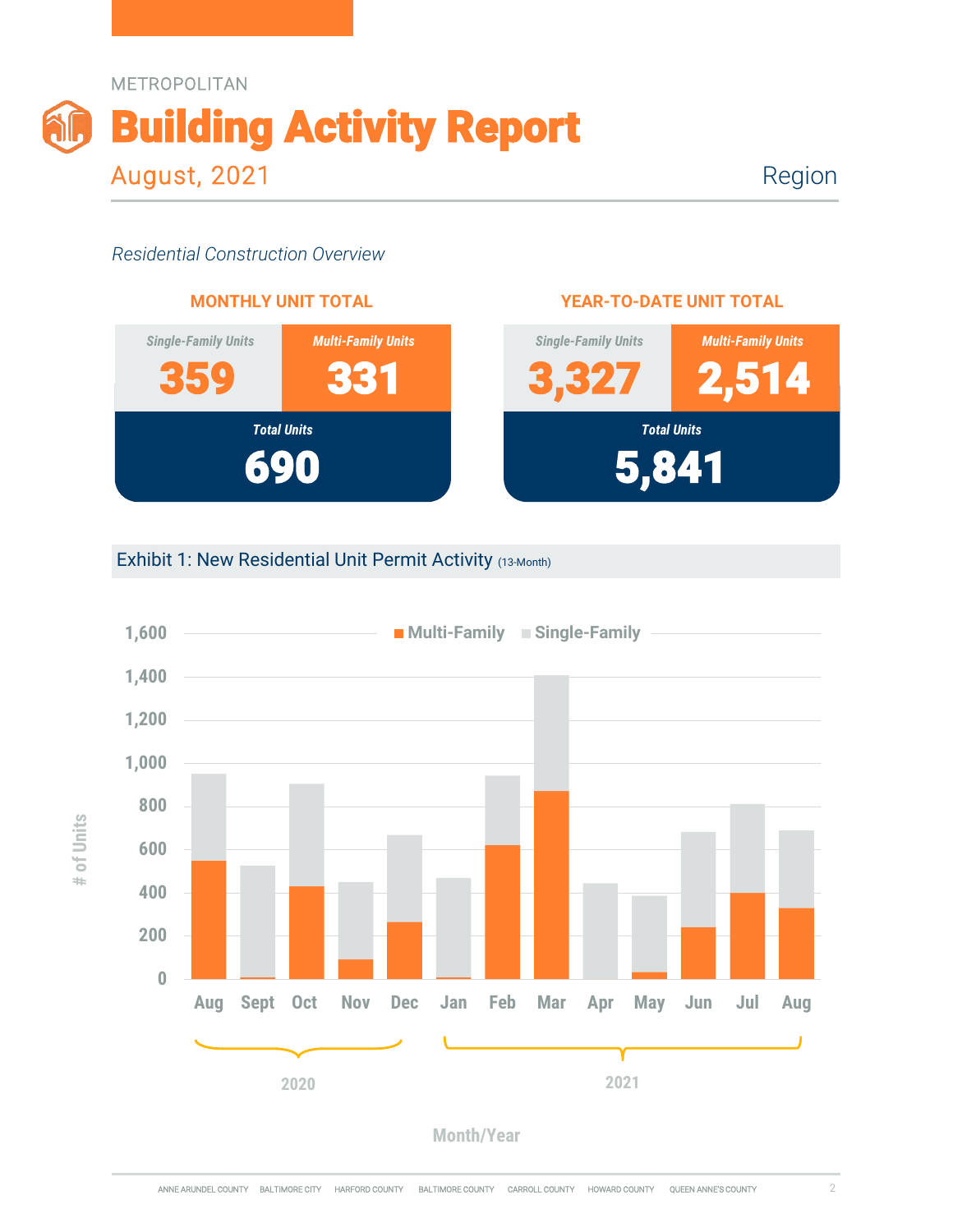

Region

#### *Non-Residential Construction Overview*

|                                                                                 | <b>MONTHLY VALUE</b> | <b>YEAR-TO-DATE VALUE</b> |
|---------------------------------------------------------------------------------|----------------------|---------------------------|
| <b>New</b><br><b>NON-RESIDENTIAL</b>                                            | \$96,674,000         | \$915,023,000             |
| <b>AARs</b><br><b>NON-RESIDENTIAL</b><br>Alterations, Additions, Repairs (AARs) | \$199,921,000        | \$1,093,510,000           |

Exhibit 2: Non-Residential Construction Permit Activity (13-Month)



Note: Residential units in mixed-use permits are included in residential unit totals. Value of Mixed-Use cannot be apportioned and are not included in Non-Residential Value totals.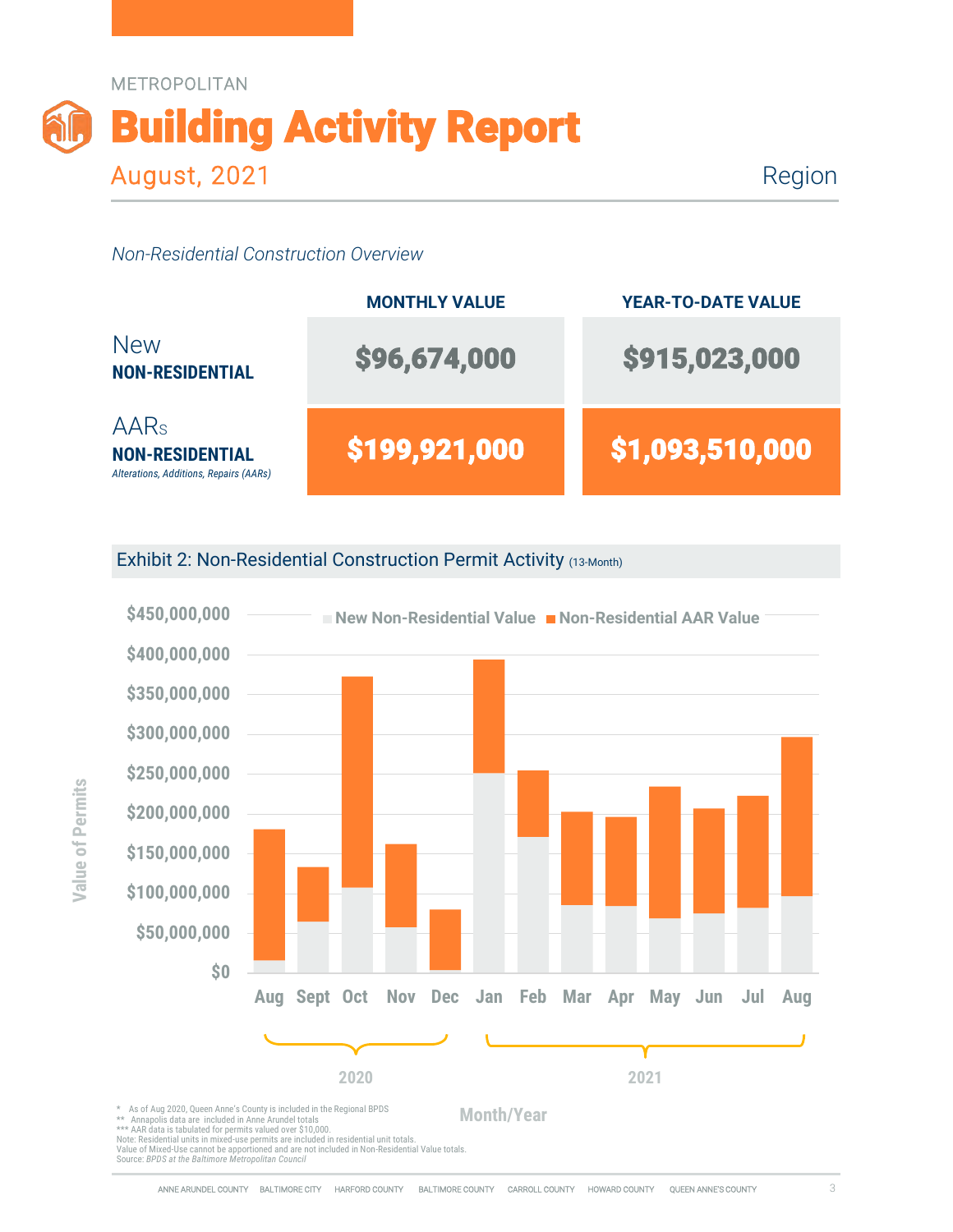



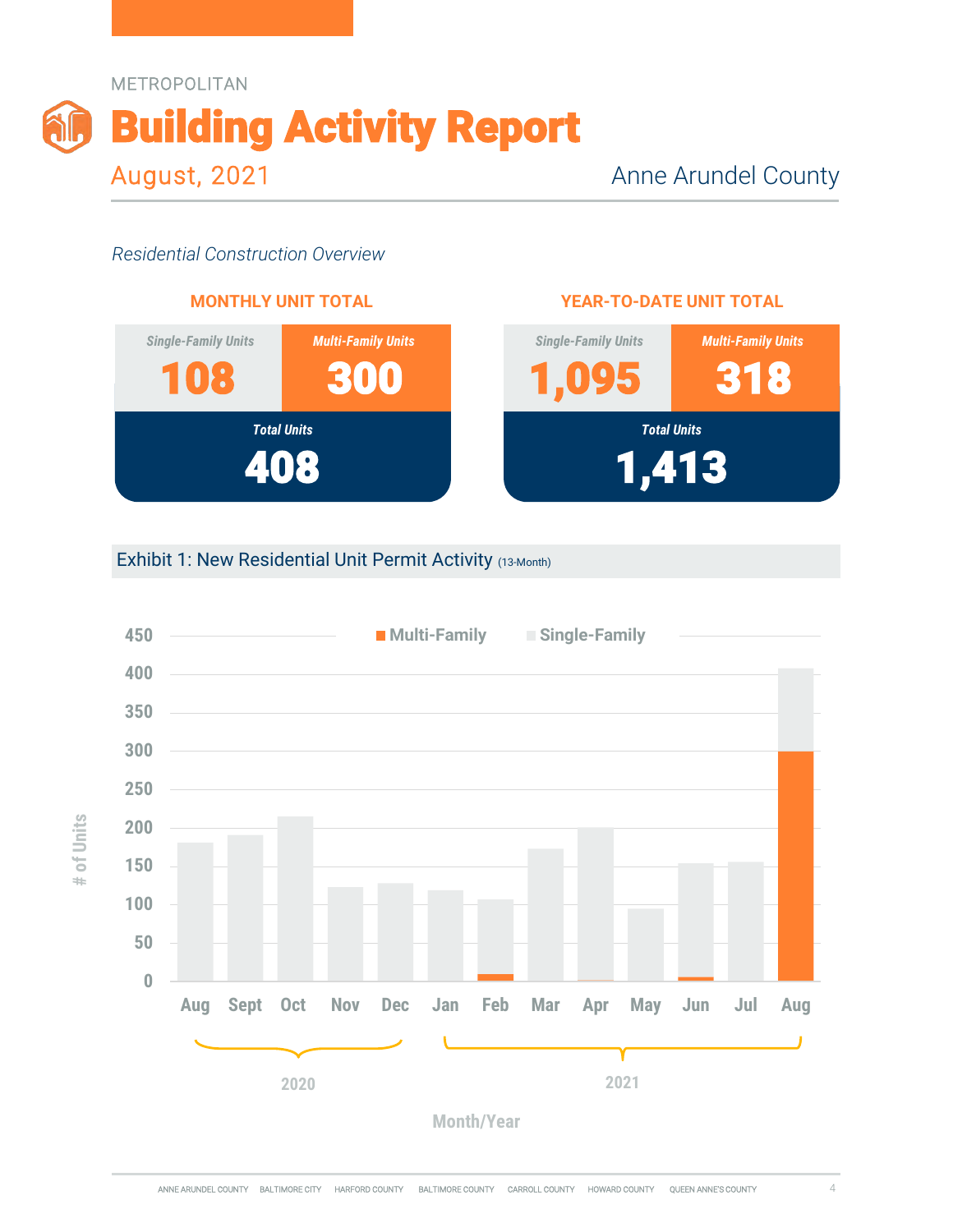



Exhibit 2: Non-Residential Construction Permit Activity (13-Month)



Note: Residential units in mixed-use permits are included in residential unit totals.

Value of Mixed-Use cannot be apportioned and are not included in Non-Residential Value totals.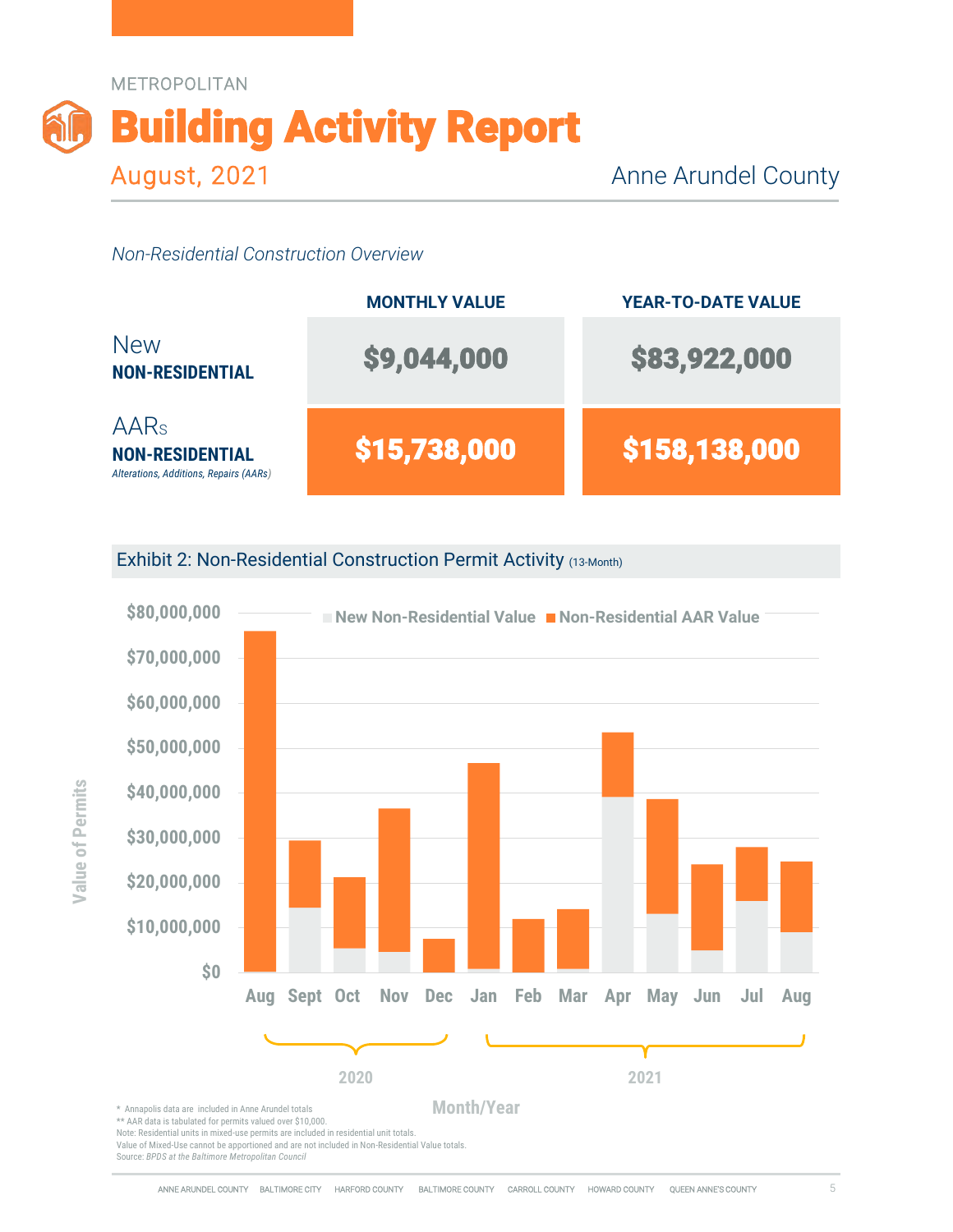



#### **YEAR-TO-DATE UNIT TOTAL**



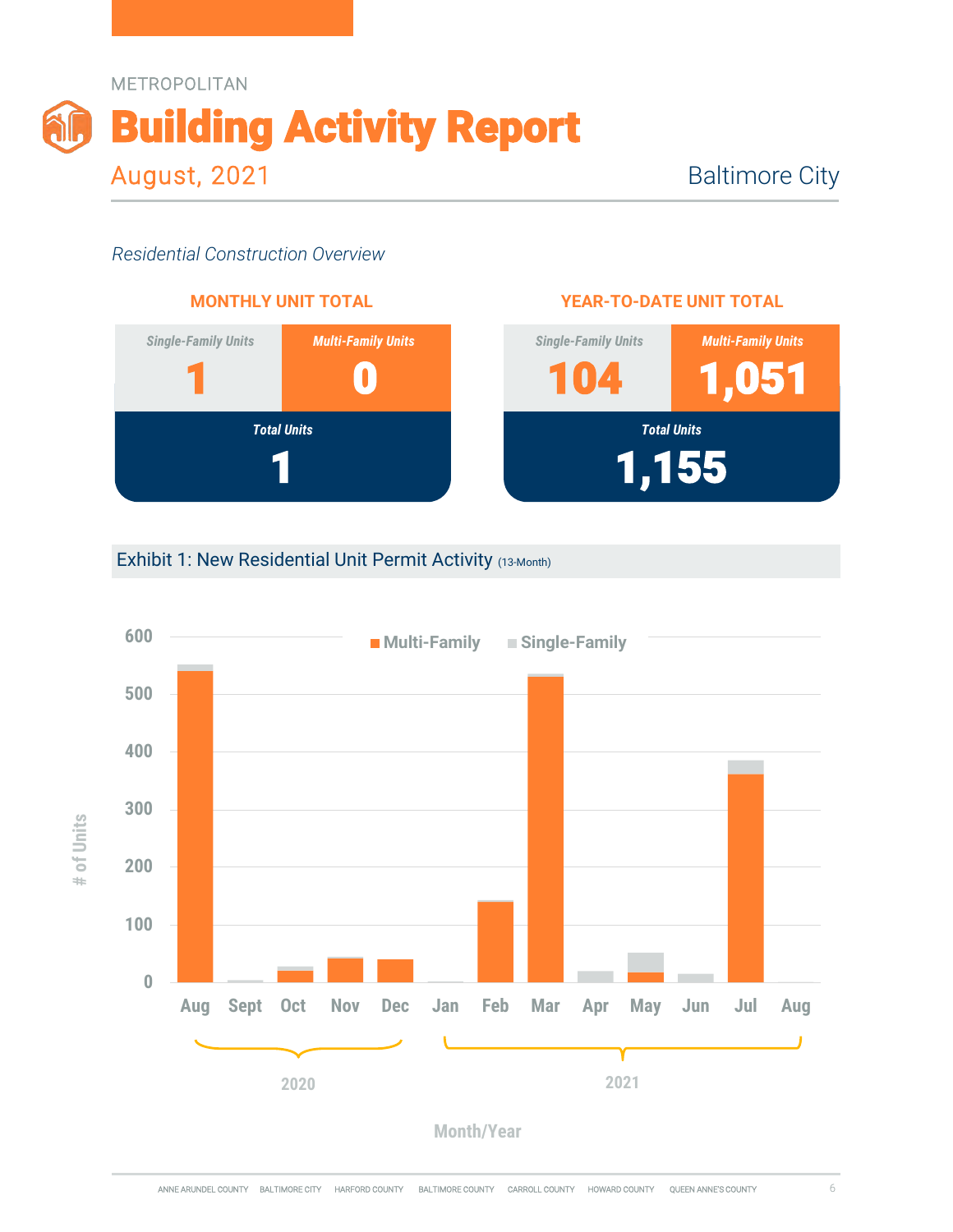

|                                                                                 | <b>MONTHLY VALUE</b> | <b>YEAR-TO-DATE VALUE</b> |
|---------------------------------------------------------------------------------|----------------------|---------------------------|
| <b>New</b><br><b>NON-RESIDENTIAL</b>                                            | \$78,080,000         | \$264,630,000             |
| <b>AARs</b><br><b>NON-RESIDENTIAL</b><br>Alterations, Additions, Repairs (AARs) | \$77,329,000         | \$344,302,000             |

Exhibit 2: Non-Residential Construction Permit Activity (13-Month)



\*\* AAR data is tabulated for permits valued over \$10,000.

Note: Residential units in mixed-use permits are included in residential unit totals.

Value of Mixed-Use cannot be apportioned and are not included in Non-Residential Value totals.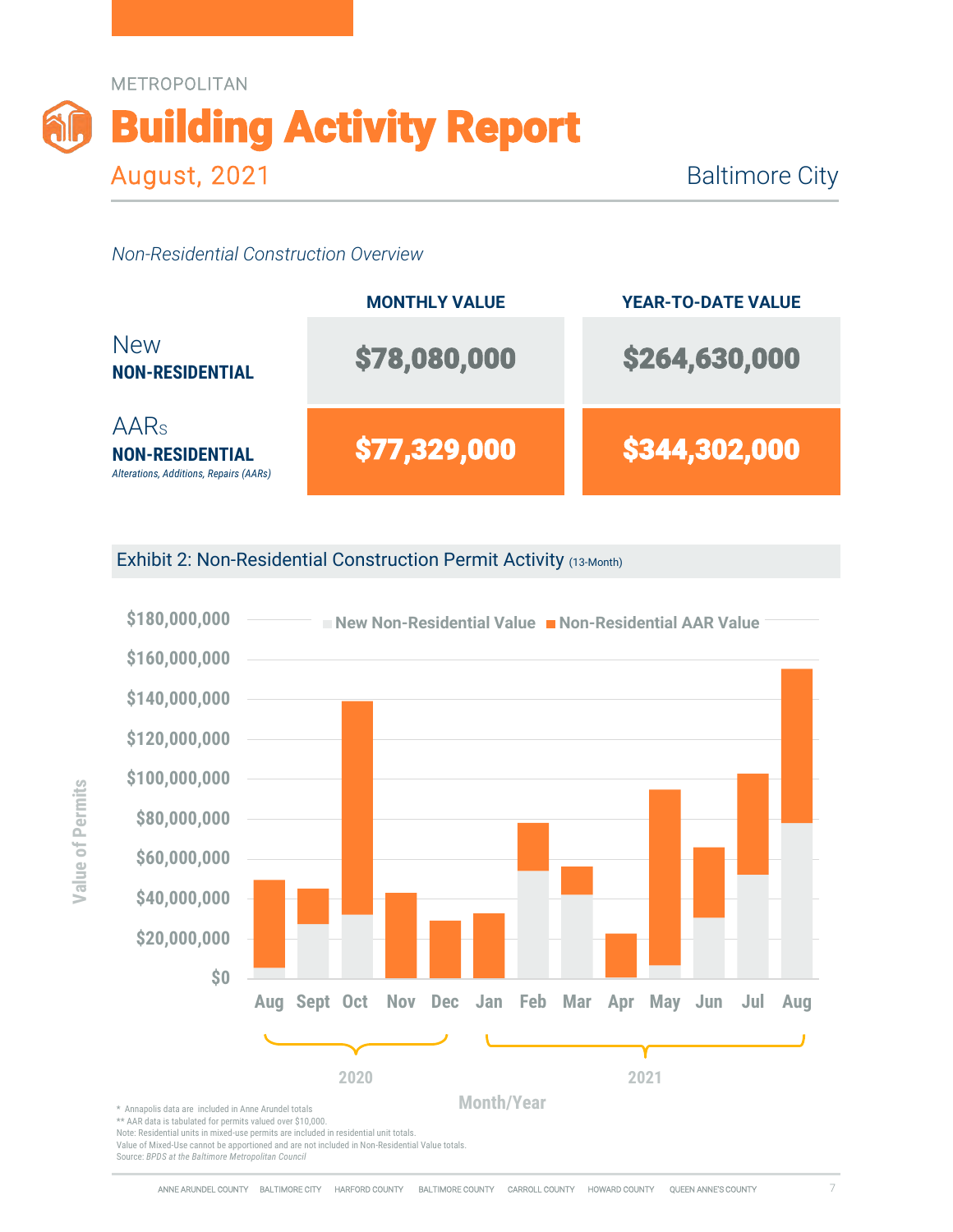



#### **YEAR-TO-DATE UNIT TOTAL**



### Exhibit 1: New Residential Unit Permit Activity (13-Month)



**Month/Year**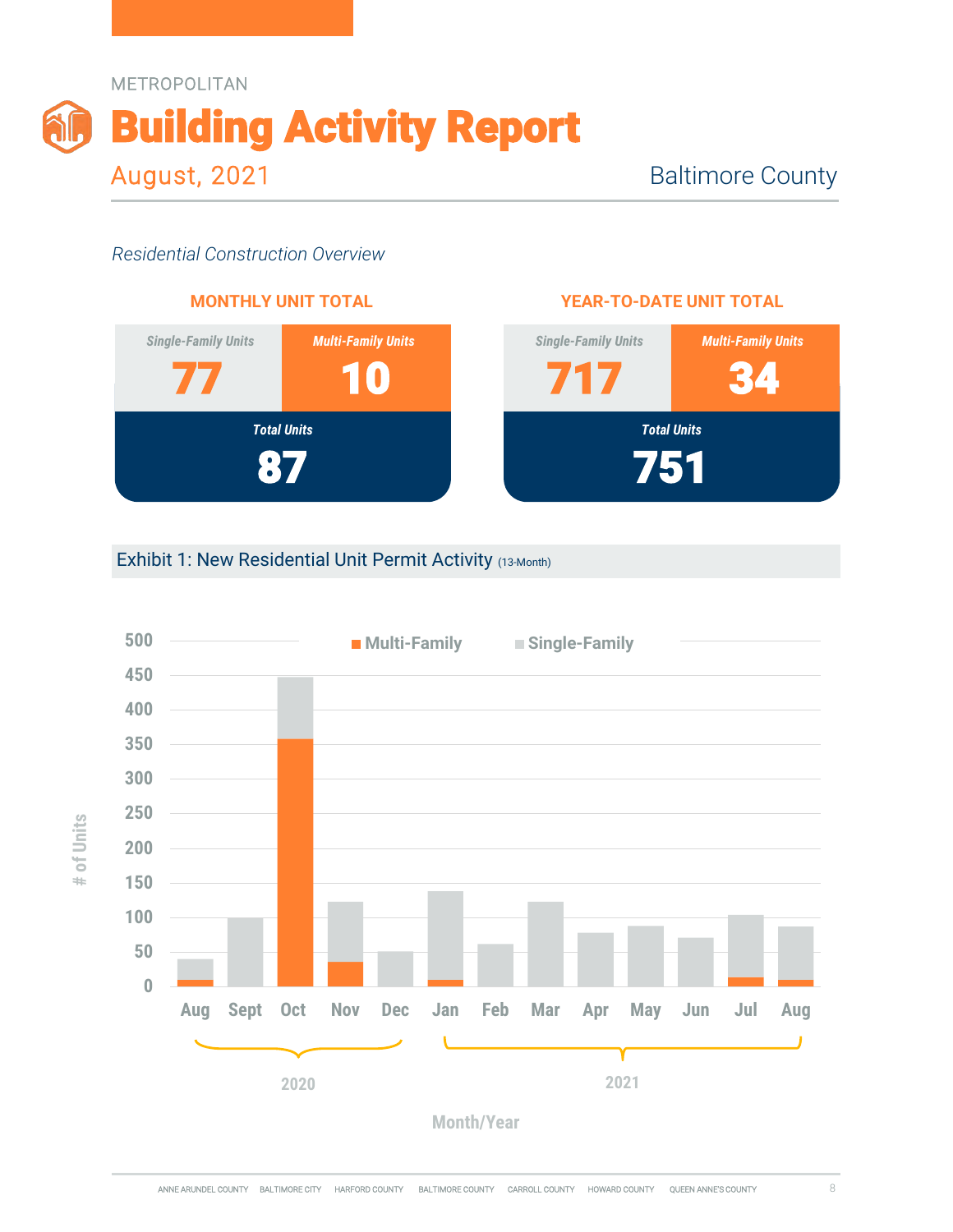

|                                                                                      | <b>MONTHLY VALUE</b> | <b>YEAR-TO-DATE VALUE</b> |
|--------------------------------------------------------------------------------------|----------------------|---------------------------|
| <b>New</b><br><b>NON-RESIDENTIAL</b>                                                 | \$6,200,000          | \$364,848,000             |
| AAR <sub>s</sub><br><b>NON-RESIDENTIAL</b><br>Alterations, Additions, Repairs (AARs) | \$50,909,000         | \$324,593,000             |

Exhibit 2: Non-Residential Construction Permit Activity (13-Month)



Value of Mixed-Use cannot be apportioned and are not included in Non-Residential Value totals.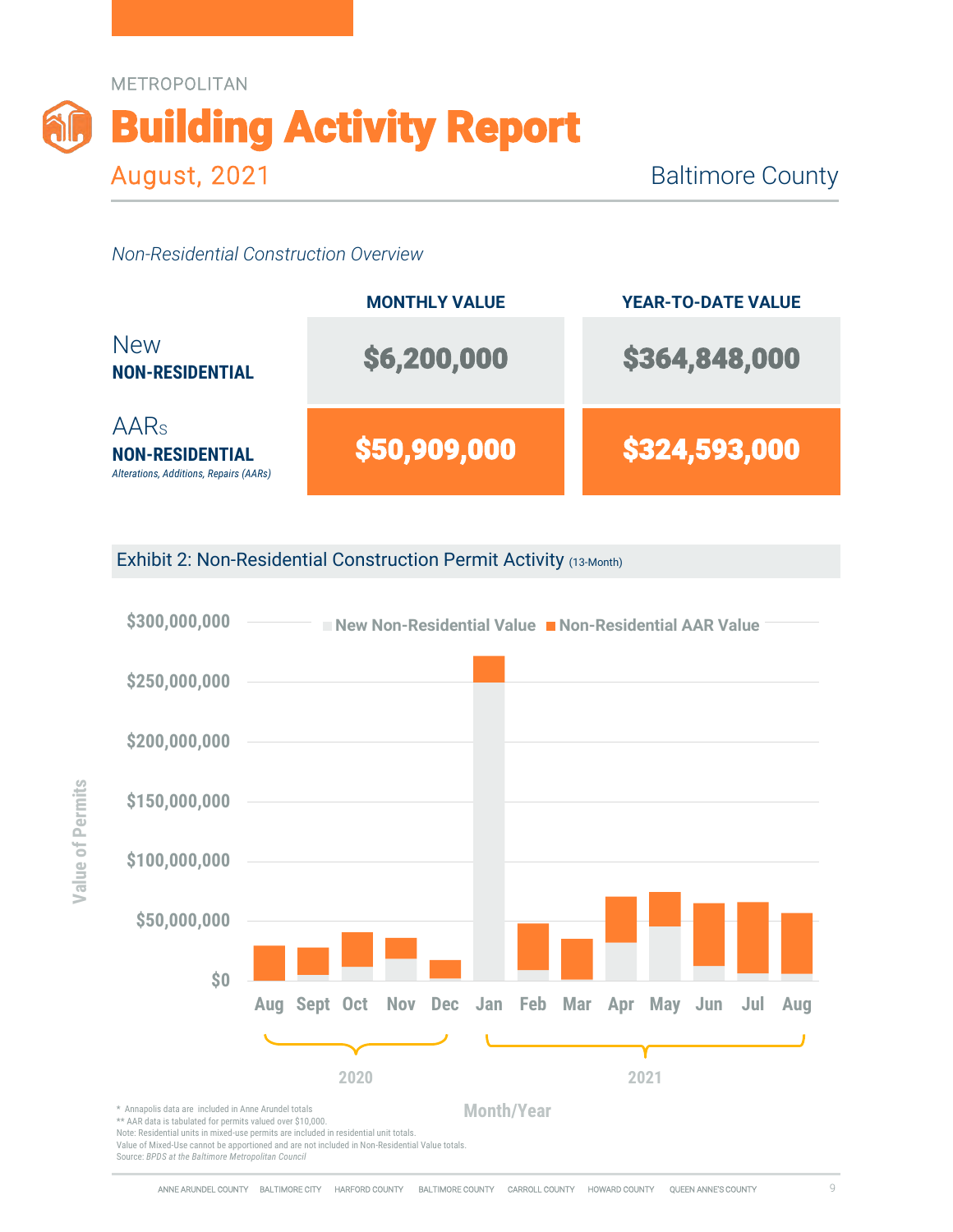



#### **YEAR-TO-DATE UNIT TOTAL**



#### Exhibit 1: New Residential Unit Permit Activity (13-Month)



**Month/Year**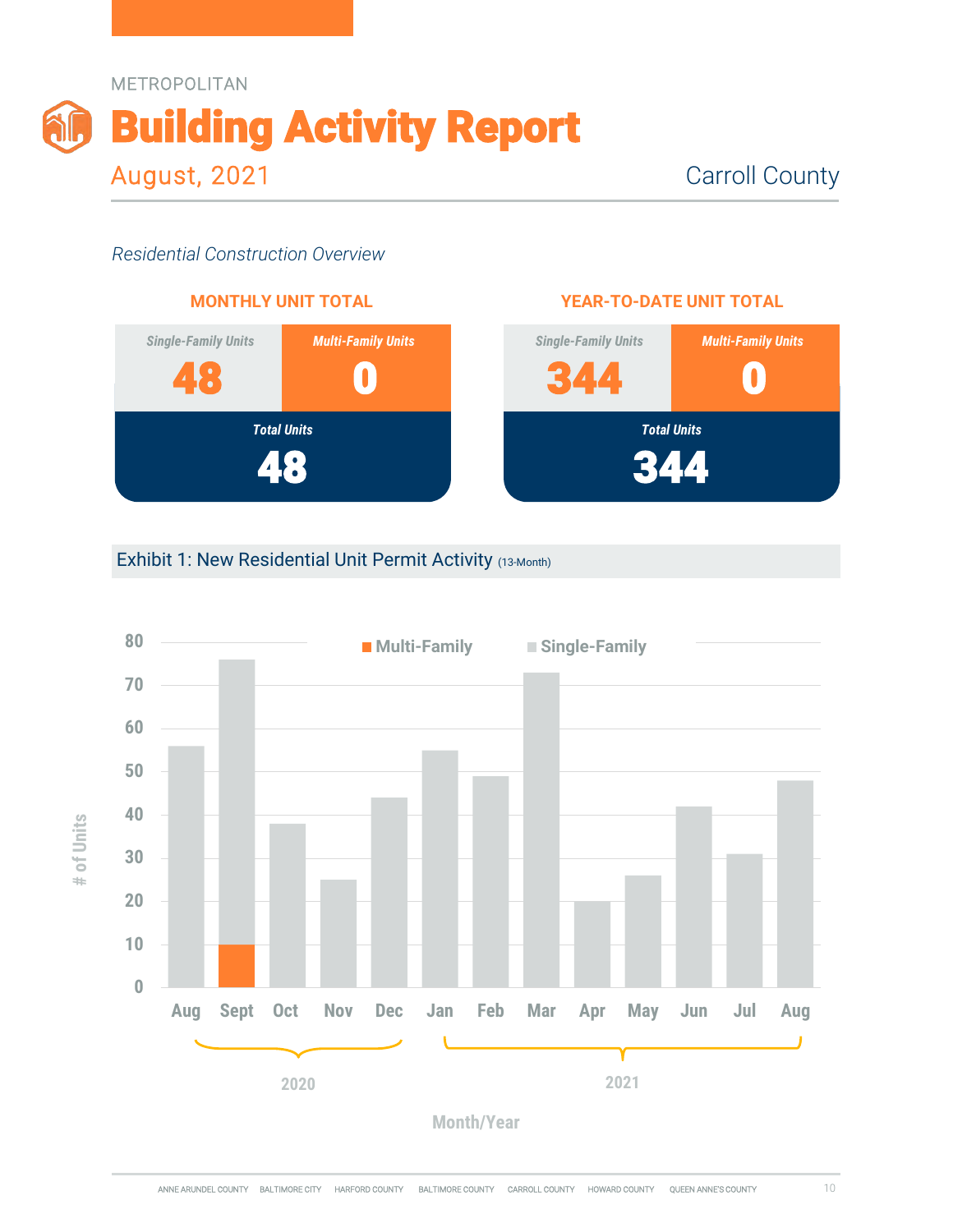

|                                                                                      | <b>MONTHLY VALUE</b> | <b>YEAR-TO-DATE VALUE</b> |
|--------------------------------------------------------------------------------------|----------------------|---------------------------|
| <b>New</b><br><b>NON-RESIDENTIAL</b>                                                 | \$1,700,000          | \$10,123,000              |
| AAR <sub>s</sub><br><b>NON-RESIDENTIAL</b><br>Alterations, Additions, Repairs (AARs) | \$1,168,000          | \$17,832,000              |

Exhibit 2: Non-Residential Construction Permit Activity (13-Month)



\*\* AAR data is tabulated for permits valued over \$10,000.

Note: Residential units in mixed-use permits are included in residential unit totals.

Value of Mixed-Use cannot be apportioned and are not included in Non-Residential Value totals.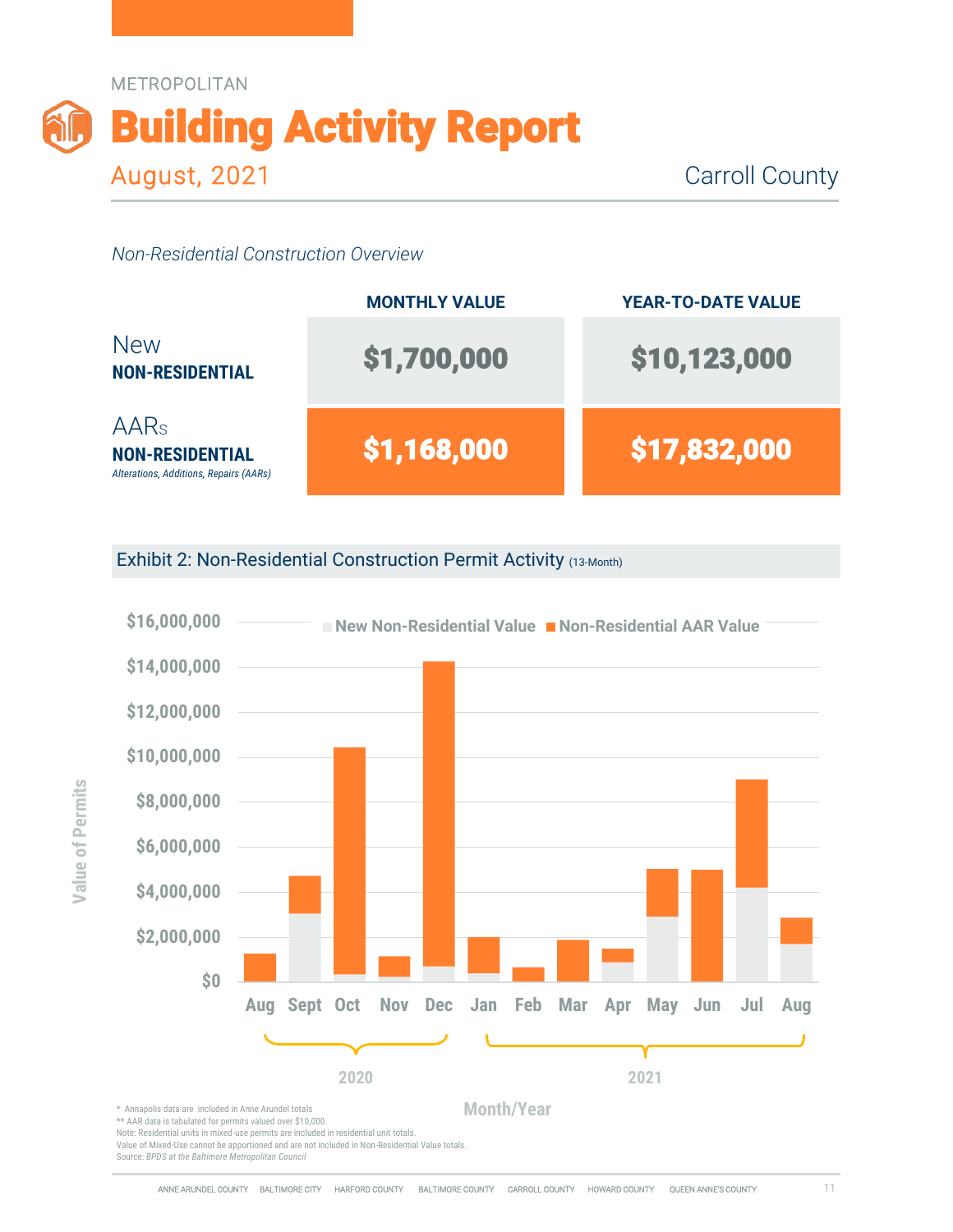



#### **YEAR-TO-DATE UNIT TOTAL**



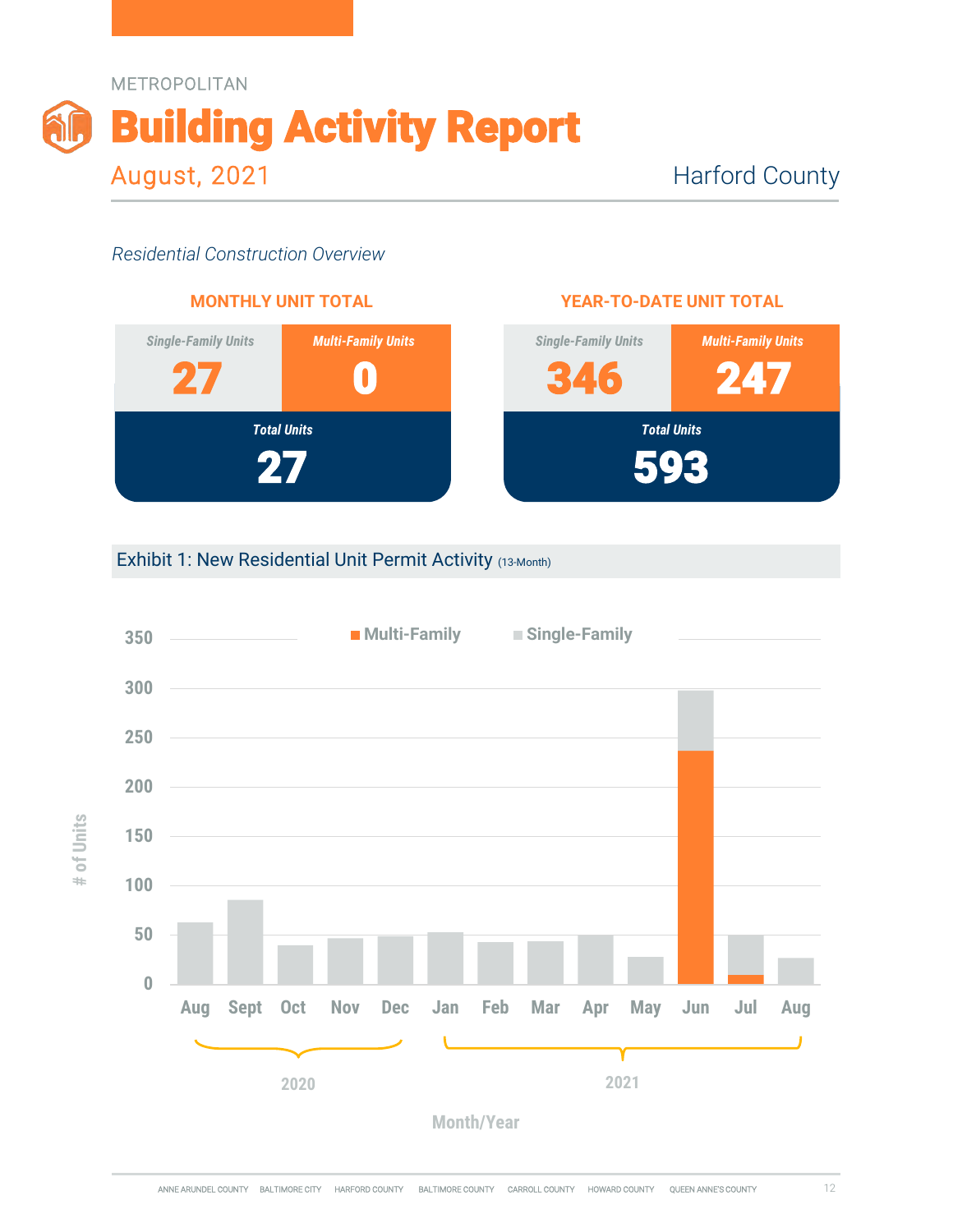



Exhibit 2: Non-Residential Construction Permit Activity (13-Month)



ANNE ARUNDEL COUNTY BALTIMORE CITY HARFORD COUNTY BALTIMORE COUNTY CARROLL COUNTY HOWARD COUNTY QUEEN ANNE'S COUNTY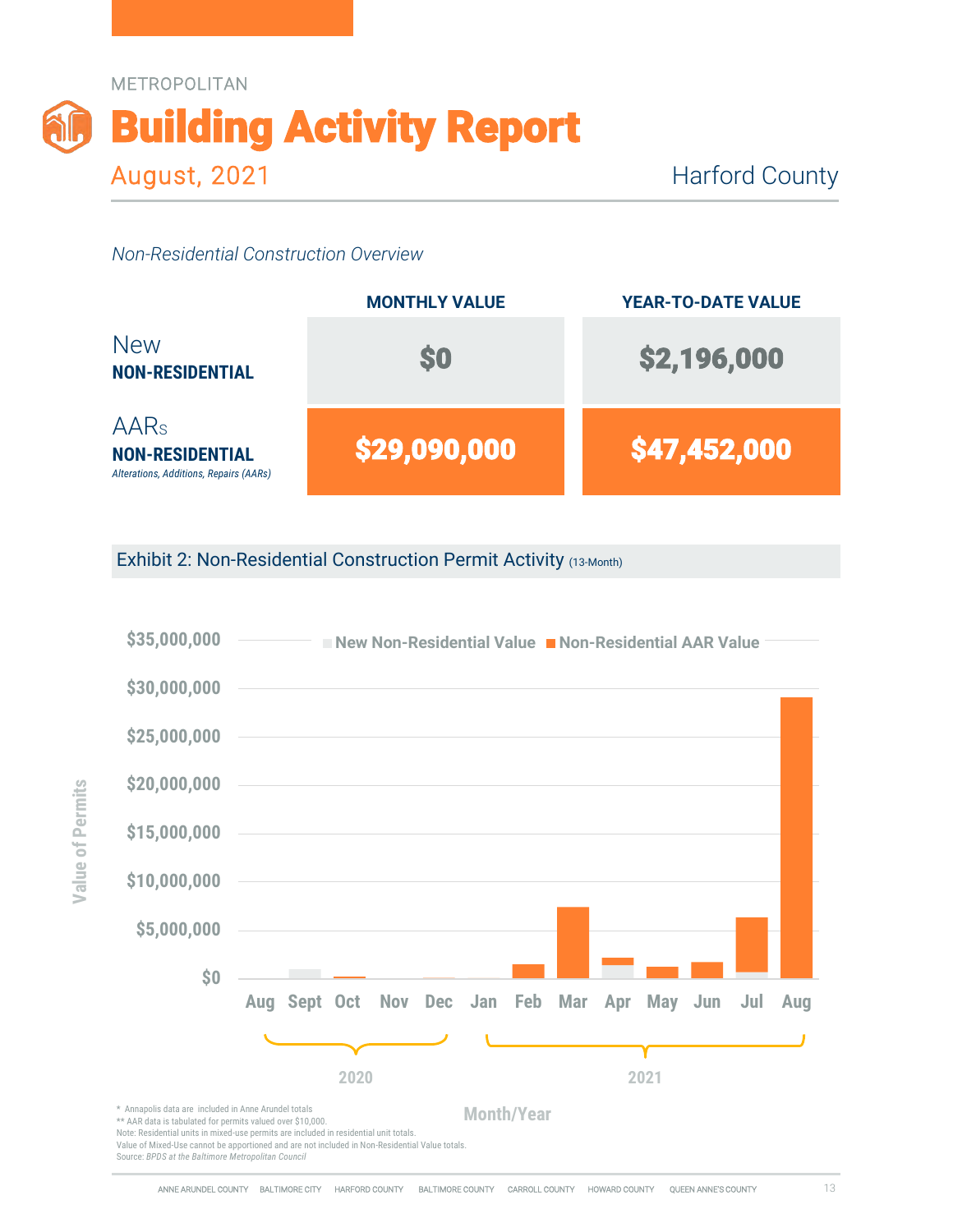



### **YEAR-TO-DATE UNIT TOTAL**



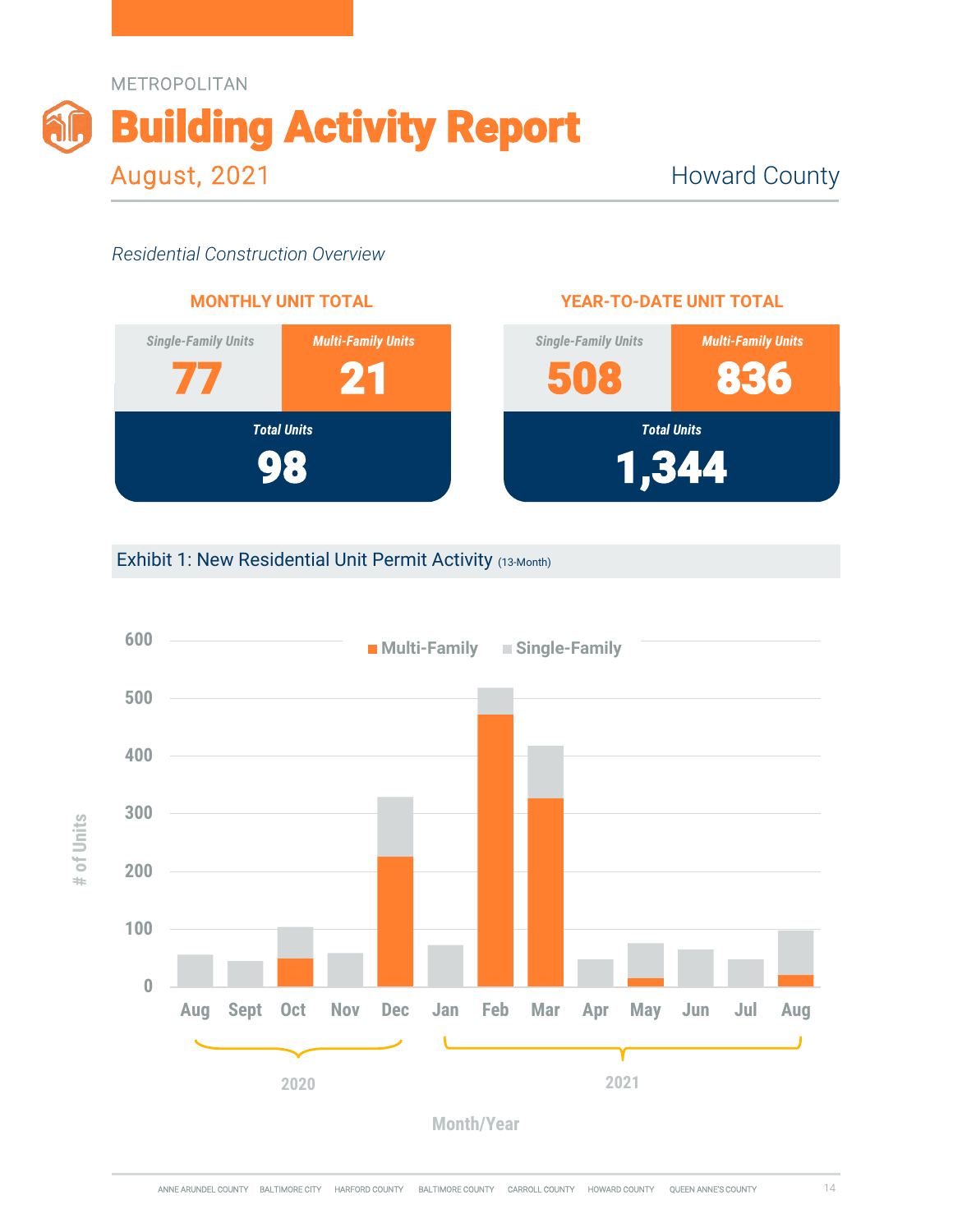



Exhibit 2: Non-Residential Construction Permit Activity (13-Month)



\*\* AAR data is tabulated for permits valued over \$10,000. Note: Residential units in mixed-use permits are included in residential unit totals.

Value of Mixed-Use cannot be apportioned and are not included in Non-Residential Value totals.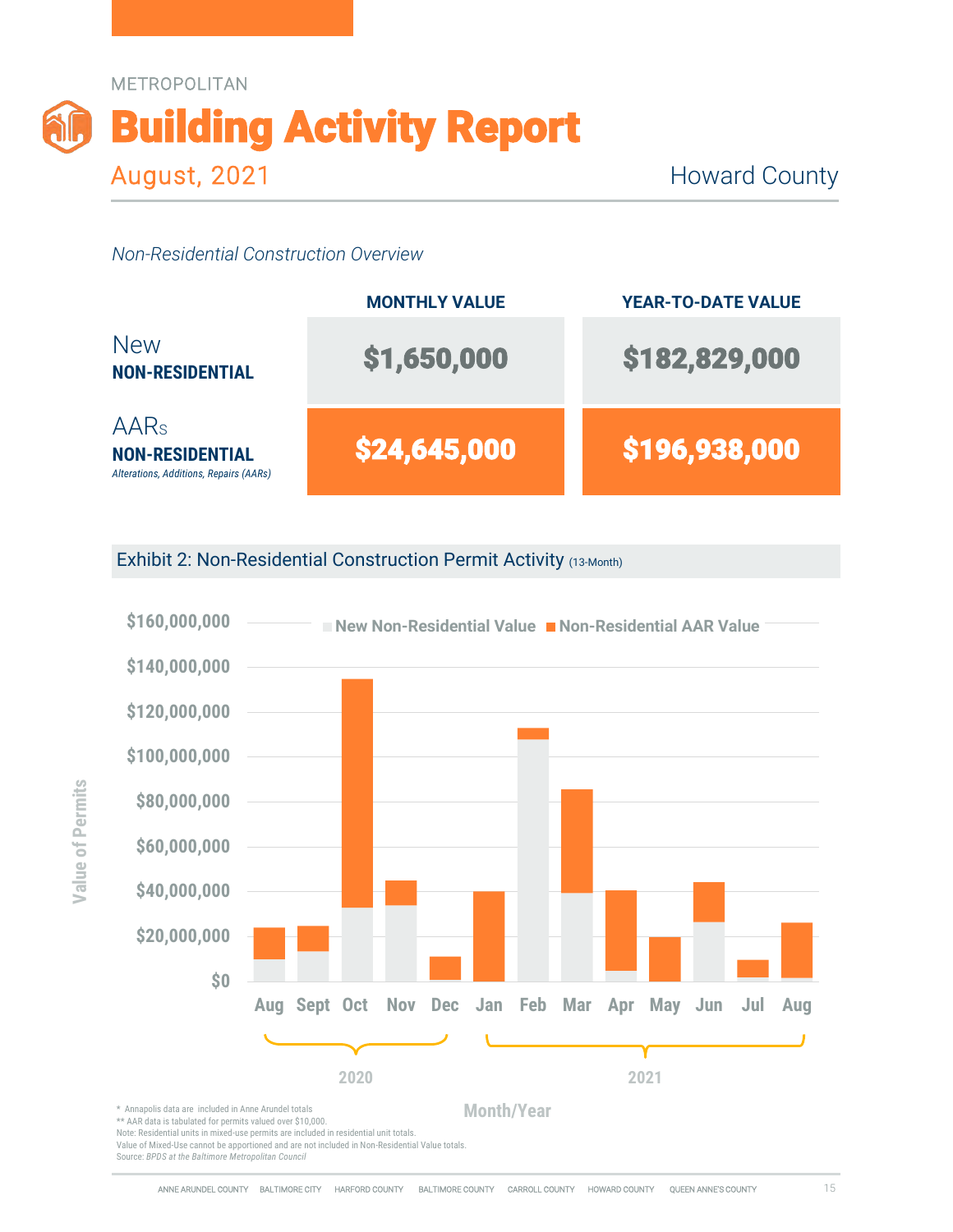

**# of Units**



#### **YEAR-TO-DATE UNIT TOTAL**



### Exhibit 1: New Residential Unit Permit Activity (13-Month)



**Month/Year**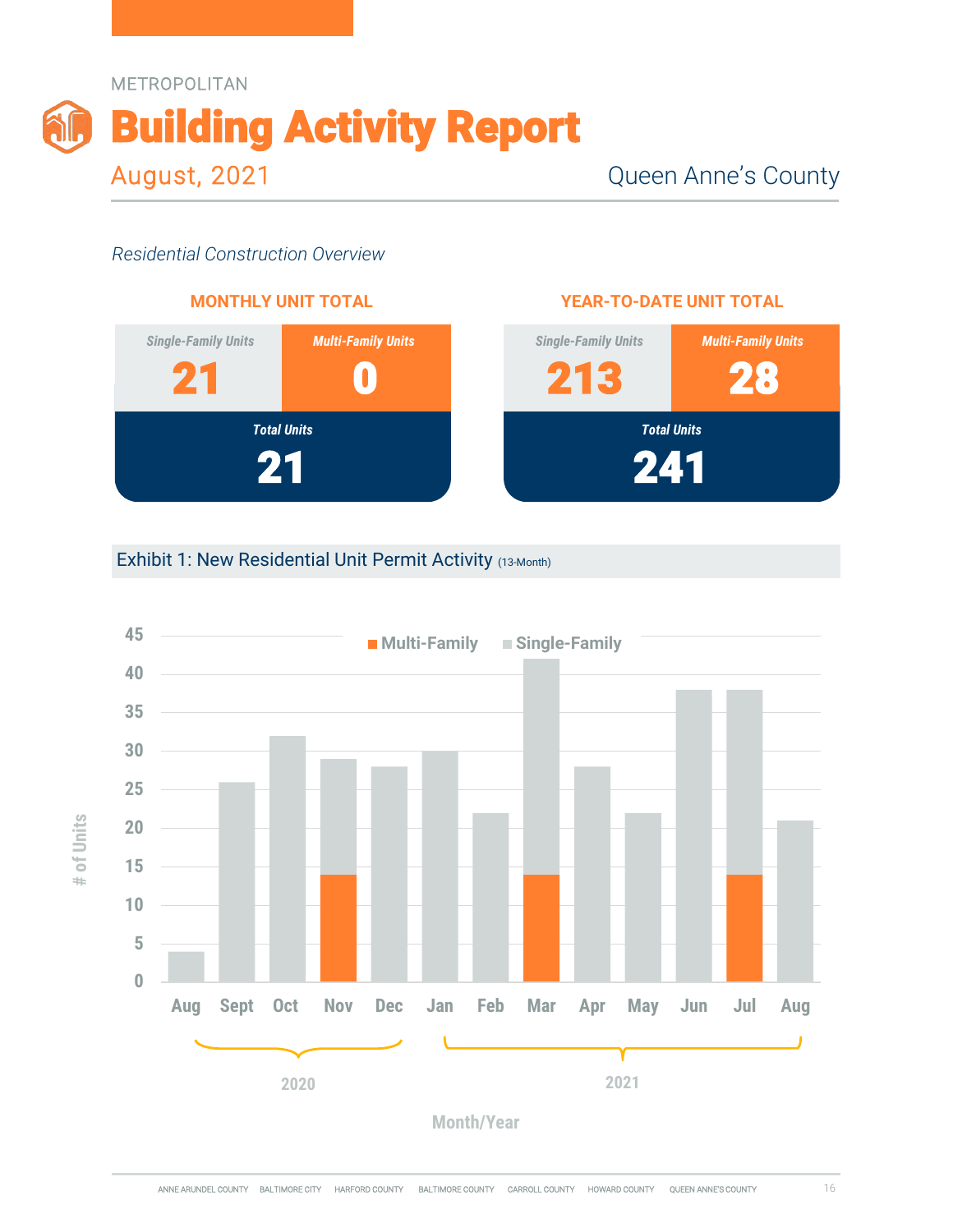



Exhibit 2: Non-Residential Construction Permit Activity (13-Month)

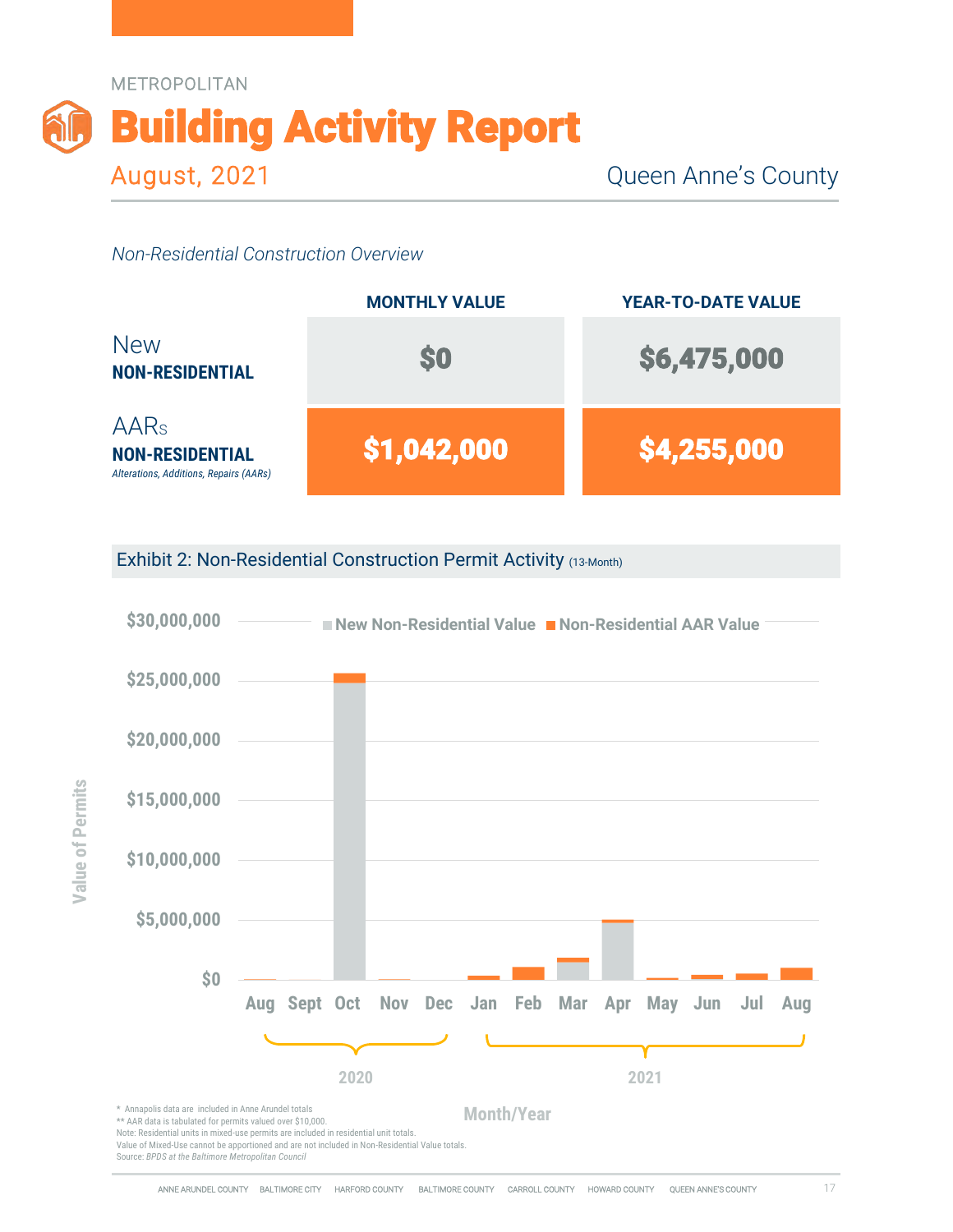#### METROPOLITAN

# Building Activity Report August, 2021

#### **Table A. Region's Most Significant New Non-Residential Projects**

|     |                          | <b>METROPOLITAN</b>                   |                                                |                                                                                                                                              |                                    |
|-----|--------------------------|---------------------------------------|------------------------------------------------|----------------------------------------------------------------------------------------------------------------------------------------------|------------------------------------|
|     |                          |                                       |                                                |                                                                                                                                              |                                    |
|     |                          |                                       |                                                | <b>Building Activity Report</b>                                                                                                              |                                    |
|     |                          |                                       |                                                |                                                                                                                                              |                                    |
|     |                          | <b>August, 2021</b>                   |                                                |                                                                                                                                              |                                    |
|     |                          |                                       |                                                |                                                                                                                                              |                                    |
|     |                          |                                       |                                                |                                                                                                                                              |                                    |
|     |                          |                                       |                                                | Table A. Region's Most Significant New Non-Residential Projects                                                                              |                                    |
|     |                          |                                       |                                                |                                                                                                                                              |                                    |
|     | <b>Amount</b>            | <b>County/City</b>                    | <b>Location</b>                                | <b>Description</b>                                                                                                                           | <b>Owner Name</b>                  |
|     | \$65,000,000             | <b>Baltimore City Brooklyn</b>        |                                                | New Facilities and Bldg Renos - Patapsco Wastewater Treatment Plant Michael Hallmen                                                          |                                    |
| Ş   |                          | 8,000,000 Baltimore City Roland Park  |                                                | New Athletic Center, Squash Courts, Indoor Turf Field (New Structure)                                                                        | <b>Calvert School</b>              |
| S   |                          |                                       | 5,905,872 Anne Arundel Brooklyn Park/Linthicum | New 1-Sty Warehouse Bldg                                                                                                                     | T A Race Road LLC                  |
| S   |                          | 5,000,000 Baltimore City Gardenville  |                                                | New Shell Warehse Bldg (Hollander Lot 41)                                                                                                    | FRP Hollander 95 LLC               |
| S   |                          |                                       | 3,137,807 Anne Arundel Brooklyn Park/Linthicum | New Shell Bldg w Loading Dock                                                                                                                | <b>BWI Tech Building 3 LLC</b>     |
| S   |                          | 3,000,000 Baltimore                   | Edgemere                                       | New Shell Bldg                                                                                                                               | TPA Properties 23 LLC              |
| \$  |                          | 2,000,000 Baltimore                   | Fowblesburg                                    | New 2-Sty Lodging Bldg                                                                                                                       | <b>Associated Jewish Charities</b> |
| Ŝ   | 1,650,000 Howard         |                                       | Laurel                                         | Ext Alts - Emerson Data Center: Perimeter Security, Fence                                                                                    | <b>Laurel Building LLC</b>         |
| \$  | 1,250,000 Carroll        |                                       | Westminster                                    | New Shell Bldg                                                                                                                               | CFT NV Developments LLC            |
| \$  |                          | 500,000 Baltimore                     | Perry Hall/White Marsh                         | New 1-Sty Car Wash                                                                                                                           | Shops at Perry Hall LLC            |
|     |                          |                                       |                                                | Source: Building Permit Data System at the Baltimore Metropolitan Council<br>Table B. Region's Most Significant Non-Residential AAR Projects |                                    |
|     |                          |                                       |                                                |                                                                                                                                              |                                    |
|     | <b>Amount</b>            | <b>County/City</b>                    | <b>Location</b>                                | <b>Description</b>                                                                                                                           | <b>Owner Name</b>                  |
|     | \$60,000,000             | <b>Baltimore City</b>                 | Brooklyn                                       | Addtn to Main Switchgear Bldg - Patapsco Wastewater Treatment Plant                                                                          | Mayor & City Council               |
|     | \$28,900,000 Harford     |                                       |                                                | Aberdeen/Havre De Grace Alts: Fit Out New Upper Chesapeake Medical Facility                                                                  |                                    |
|     | \$11,677,200 Howard      |                                       | Elkridge                                       | Int/Ext Alts: Rstrms, Ofcs, Mech Rm, Tank Pad, Storage - Northrop Grumman                                                                    | Troy Hill Corporate Ctr III LLC    |
| \$. | 5,600,000 Baltimore      |                                       | Catonsville                                    | Int Alts: Partitns, Stud, Ceiling Tile/Grid, Millwork, Fixturs, Finishs                                                                      | Maryland Health and Higher Ed      |
| Ş.  | 5,000,000 Baltimore      |                                       | Towson/Loch Raven                              | Grade 370,433Sf for Proposed Turf Field, Baseball Field                                                                                      | Loyola High School                 |
| \$  | 5,000,000 Baltimore      |                                       | Towson/Loch Raven                              | SWM                                                                                                                                          | Loyola High School                 |
| \$. |                          | 3,815,081 Baltimore City Morrell Park |                                                | Int/Ext Alts: Repair Concrete, Waterproofing for Parking Structure                                                                           | St. Anges Wilkins                  |
|     | $\zeta$ 3.500.000 Howard |                                       | Laurel                                         | Int/Ext Alts - Suites 100, 200 & 300; Generator - Cavalier Logistics                                                                         | <b>Prologie</b>                    |

#### **Table B. Region's Most Significant Non-Residential AAR Projects**

| \$<br>Ş                    |                                          | 3,137,807 Anne Arundel Brooklyn Park/Linthicum | New Shell Bldg w Loading Dock                                               | <b>BWI Tech Building 3 LLC</b>     |  |  |
|----------------------------|------------------------------------------|------------------------------------------------|-----------------------------------------------------------------------------|------------------------------------|--|--|
|                            | 3,000,000 Baltimore                      | Edgemere                                       | New Shell Bldg                                                              | TPA Properties 23 LLC              |  |  |
|                            | 2,000,000 Baltimore                      | Fowblesburg                                    | New 2-Sty Lodging Bldg                                                      | <b>Associated Jewish Charities</b> |  |  |
| 1,650,000 Howard<br>\$     |                                          | Laurel                                         | Ext Alts - Emerson Data Center: Perimeter Security, Fence                   | Laurel Building LLC                |  |  |
| 1,250,000 Carroll<br>\$    |                                          | Westminster                                    | New Shell Bldg                                                              | CFT NV Developments LLC            |  |  |
| \$                         | 500,000 Baltimore                        | Perry Hall/White Marsh                         | New 1-Sty Car Wash                                                          | Shops at Perry Hall LLC            |  |  |
|                            |                                          |                                                | Source: Building Permit Data System at the Baltimore Metropolitan Council   |                                    |  |  |
|                            |                                          |                                                |                                                                             |                                    |  |  |
|                            |                                          |                                                | Table B. Region's Most Significant Non-Residential AAR Projects             |                                    |  |  |
| <b>Amount</b>              | <b>County/City</b>                       | <b>Location</b>                                | <b>Description</b>                                                          | <b>Owner Name</b>                  |  |  |
| \$60,000,000               | <b>Baltimore City Brooklyn</b>           |                                                | Addtn to Main Switchgear Bldg - Patapsco Wastewater Treatment Plant         | Mayor & City Council               |  |  |
| \$28,900,000 Harford       |                                          |                                                | Aberdeen/Havre De Grace Alts: Fit Out New Upper Chesapeake Medical Facility |                                    |  |  |
| \$11,677,200 Howard        |                                          | Elkridge                                       | Int/Ext Alts: Rstrms, Ofcs, Mech Rm, Tank Pad, Storage - Northrop Grumman   | Troy Hill Corporate Ctr III LLC    |  |  |
| \$ 5,600,000 Baltimore     |                                          | Catonsville                                    | Int Alts: Partitns, Stud, Ceiling Tile/Grid, Millwork, Fixturs, Finishs     | Maryland Health and Higher Ed      |  |  |
| \$ 5,000,000 Baltimore     |                                          | Towson/Loch Raven                              | Grade 370,433Sf for Proposed Turf Field, Baseball Field                     | Loyola High School                 |  |  |
| 5,000,000 Baltimore<br>\$. |                                          | Towson/Loch Raven                              | SWM                                                                         | Loyola High School                 |  |  |
|                            | \$ 3,815,081 Baltimore City Morrell Park |                                                | Int/Ext Alts: Repair Concrete, Waterproofing for Parking Structure          | St. Anges Wilkins                  |  |  |
| \$ 3,500,000 Howard        |                                          | Laurel                                         | Int/Ext Alts - Suites 100, 200 & 300: Generator - Cavalier Logistics        | Prologis                           |  |  |
| \$ 3,281,792 Baltimore     |                                          | Hereford/Maryland Line                         | Grnd Solar - 6,156 Panels on Farm Property                                  | <b>Atkinson Charles Gary</b>       |  |  |
| \$ 3,167,561 Baltimore     |                                          | Perry Hall/White Marsh                         | <b>Grading for Stream Restoration</b>                                       | <b>Baltimore County MD</b>         |  |  |
|                            | \$ 3,000,000 Baltimore City Roland Park  |                                                | Reno: 2-Sty Retail Store w Food Service, Storage, Support Spaces            | Roland Park-Victor'S Market        |  |  |
|                            | \$ 2,042,869 Anne Arundel                | Crownsville                                    | Addtn (2 - Sty) For Clinical Wing, Childcare Expands                        | Chrysalis House Inc                |  |  |
|                            | \$ 2,000,000 Baltimore City Carroll Park |                                                | Addition (Equip in New Add Will Support Existing Bldg Function)             | Chesapeake Biological Lab          |  |  |
| \$ 1,900,000 Baltimore     |                                          | Cockeysville/Timonium                          | Int Alts: Stud, Partitns, Ceiling Grid/Tile, ADA Rstrm, HVAC                | Merritt SC11 LLC                   |  |  |
| \$ 1,700,000 Baltimore     |                                          | Edgemere                                       | Alts: Add Roof Access, Equip                                                | <b>Tradepoint Atlantic LLC</b>     |  |  |
|                            |                                          | Laurel                                         | Int Alts: Dpt Of Public Works Wstewater Trtmnt                              | <b>HOCO Dept of Public Works</b>   |  |  |
| \$ 1,700,000 Howard        | \$ 1,606,759 Anne Arundel                | Brooklyn Park/Linthicum                        | Rftp Solar (2,057) Panels                                                   | Icon Mars Property Owner Pool      |  |  |
|                            | \$ 1,590,332 Baltimore                   | Sparks                                         | Ext Alts: Foundation for Steel Canopy                                       | Becton Dickinson and Company       |  |  |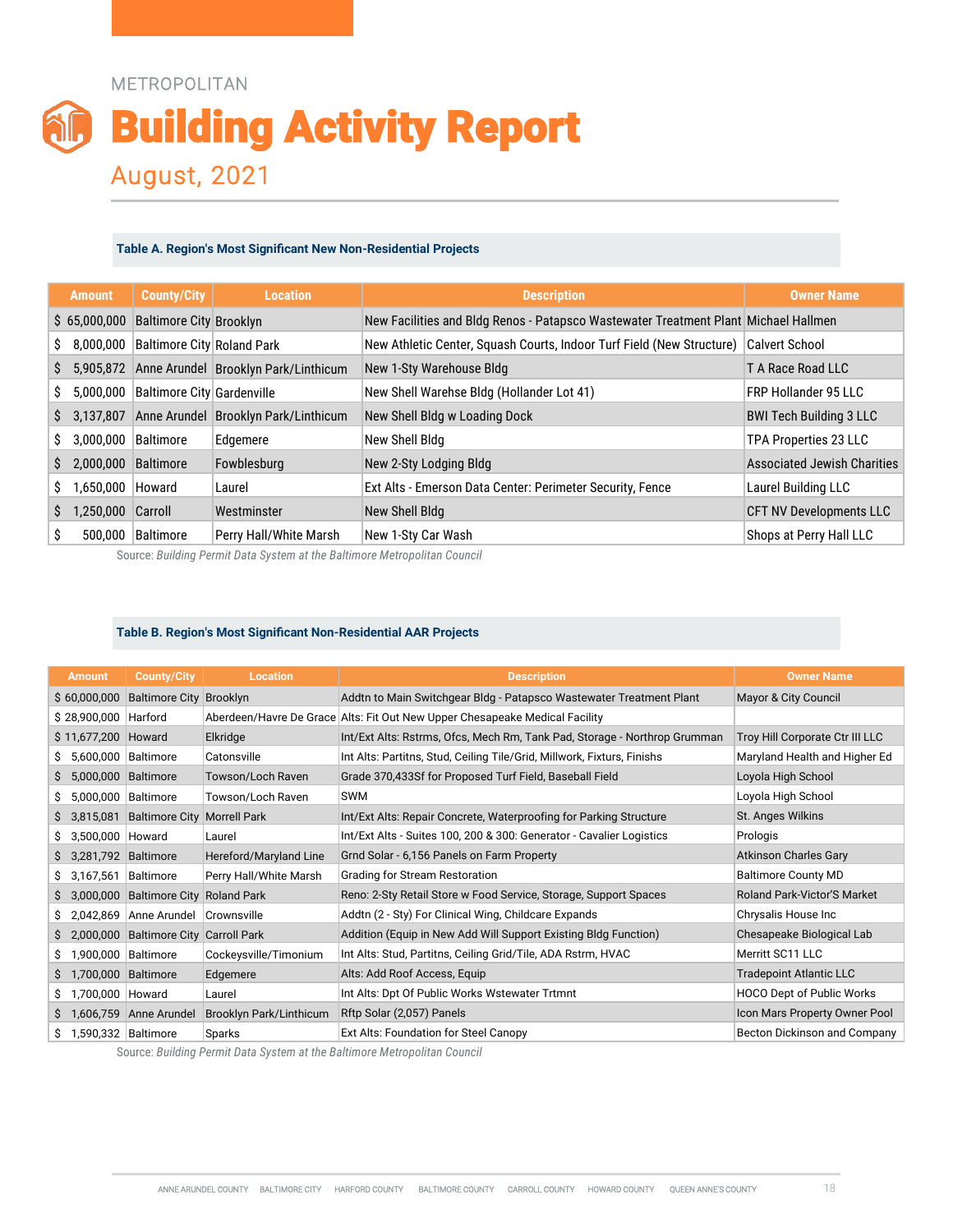

#### **Table 1a. Residential Construction Activity**

|                           |                                                            |                            | <b>YTD</b>                                                                     |                                                             |                                                                                                                                                       | <b>August</b>                                                                                  | <b>YTD</b>                                            | <b>YTD</b>                                                                                                        | August                                                          |                                                                             | <b>YTD</b>                                                       | <b>YTD</b>                                                                                                                                             |
|---------------------------|------------------------------------------------------------|----------------------------|--------------------------------------------------------------------------------|-------------------------------------------------------------|-------------------------------------------------------------------------------------------------------------------------------------------------------|------------------------------------------------------------------------------------------------|-------------------------------------------------------|-------------------------------------------------------------------------------------------------------------------|-----------------------------------------------------------------|-----------------------------------------------------------------------------|------------------------------------------------------------------|--------------------------------------------------------------------------------------------------------------------------------------------------------|
|                           | 2020                                                       | 2021                       | 2020                                                                           |                                                             | 2020                                                                                                                                                  | 2021                                                                                           | 2020                                                  | 2021                                                                                                              | 2020                                                            | 2021                                                                        | 2020                                                             | 2021                                                                                                                                                   |
| <b>Anne Arundel</b>       | 181                                                        | 108                        | 1,296                                                                          | 1,095                                                       | $\overline{\phantom{a}}$                                                                                                                              | 300                                                                                            | 24                                                    | 318                                                                                                               | 181                                                             | 408                                                                         | 1,320                                                            | 1,413                                                                                                                                                  |
| Annapolis*                | (3)                                                        | $\overline{\phantom{a}}$   | (27)                                                                           |                                                             | $\overline{\phantom{a}}$                                                                                                                              | ÷                                                                                              |                                                       | (8)                                                                                                               | (3)                                                             | ÷.                                                                          | (27)                                                             | (19)                                                                                                                                                   |
| <b>Baltimore City</b>     | 11                                                         | $\mathbf{1}$               | 45                                                                             | 104                                                         | 541                                                                                                                                                   | ÷.                                                                                             | 1,460                                                 | 1,051                                                                                                             | 552                                                             | -1                                                                          | 1,505                                                            | 1,155                                                                                                                                                  |
| <b>Baltimore</b>          | 30                                                         | 77                         | 423                                                                            | 717                                                         | 10                                                                                                                                                    | 10                                                                                             | 303                                                   | 34                                                                                                                | 40                                                              | 87                                                                          | 726                                                              | 751                                                                                                                                                    |
| Carroll                   | 56                                                         | 48                         | 271                                                                            | 344                                                         | $\overline{\phantom{a}}$                                                                                                                              | $\sim$                                                                                         | 35                                                    | ÷.                                                                                                                | 56                                                              | 48                                                                          | 306                                                              | 344                                                                                                                                                    |
| <b>Harford</b>            | 63                                                         | 27                         | 486                                                                            | 346                                                         | $\blacksquare$                                                                                                                                        | ÷.                                                                                             | 128                                                   | 247                                                                                                               | 63                                                              | 27                                                                          | 614                                                              | 593                                                                                                                                                    |
| <b>Howard</b>             | 56                                                         | 77                         | 390                                                                            | 508                                                         | $\overline{\phantom{a}}$                                                                                                                              | 21                                                                                             | 183                                                   | 836                                                                                                               | 56                                                              | 98                                                                          | 573                                                              | 1,344                                                                                                                                                  |
| <b>Queen Annes</b>        | 4                                                          | 21                         | 93                                                                             | 213                                                         | $\overline{\phantom{a}}$                                                                                                                              |                                                                                                | 1                                                     | 28                                                                                                                | 4                                                               | 21                                                                          | 94                                                               | 241                                                                                                                                                    |
| Region                    | 401                                                        | 359                        | 3,004                                                                          |                                                             | 551                                                                                                                                                   | 331                                                                                            | 2,134                                                 | 2,514                                                                                                             | 952                                                             | 690                                                                         | 5,138                                                            | 5,841                                                                                                                                                  |
| Regional Change 2020-2021 |                                                            |                            |                                                                                | 323                                                         |                                                                                                                                                       | (220)                                                                                          |                                                       | 380                                                                                                               |                                                                 | (262)                                                                       |                                                                  | 703                                                                                                                                                    |
| As a Percent              |                                                            |                            |                                                                                |                                                             |                                                                                                                                                       |                                                                                                |                                                       |                                                                                                                   |                                                                 |                                                                             |                                                                  | 13.7%                                                                                                                                                  |
|                           |                                                            |                            |                                                                                |                                                             |                                                                                                                                                       |                                                                                                |                                                       |                                                                                                                   |                                                                 |                                                                             |                                                                  |                                                                                                                                                        |
|                           |                                                            |                            |                                                                                |                                                             |                                                                                                                                                       |                                                                                                |                                                       |                                                                                                                   |                                                                 |                                                                             |                                                                  |                                                                                                                                                        |
|                           |                                                            |                            |                                                                                |                                                             |                                                                                                                                                       |                                                                                                |                                                       |                                                                                                                   |                                                                 |                                                                             |                                                                  |                                                                                                                                                        |
|                           |                                                            |                            |                                                                                |                                                             |                                                                                                                                                       |                                                                                                |                                                       |                                                                                                                   |                                                                 |                                                                             |                                                                  |                                                                                                                                                        |
|                           | August                                                     | <b>August</b>              | <b>YTD</b>                                                                     | <b>YTD</b>                                                  | August                                                                                                                                                |                                                                                                | <b>YTD</b>                                            |                                                                                                                   | August                                                          | <b>August</b>                                                               | <b>YTD</b>                                                       | <b>YTD</b>                                                                                                                                             |
|                           |                                                            |                            |                                                                                |                                                             |                                                                                                                                                       |                                                                                                |                                                       |                                                                                                                   |                                                                 |                                                                             |                                                                  | 2021                                                                                                                                                   |
|                           |                                                            |                            |                                                                                |                                                             |                                                                                                                                                       |                                                                                                |                                                       |                                                                                                                   |                                                                 |                                                                             |                                                                  | 87,408                                                                                                                                                 |
|                           |                                                            |                            |                                                                                |                                                             |                                                                                                                                                       |                                                                                                |                                                       |                                                                                                                   |                                                                 |                                                                             |                                                                  | (24, 354)                                                                                                                                              |
|                           |                                                            |                            |                                                                                |                                                             |                                                                                                                                                       |                                                                                                |                                                       |                                                                                                                   |                                                                 |                                                                             |                                                                  | 92,568                                                                                                                                                 |
|                           | <b>Anne Arundel</b><br>Annapolis*<br><b>Baltimore City</b> | 2020<br>225<br>(34)<br>122 | <b>Appendix</b><br><b>August, 2021</b><br>August<br>2021<br>240<br>(37)<br>112 | August<br>(42)<br>$-10.5%$<br>2020<br>1,268<br>(179)<br>796 | <b>Table 1a. Residential Construction Activity</b><br><b>Single-Family Units</b><br><b>Number of AAR Permits**</b><br>2021<br>1,848<br>(376)<br>1,003 | <b>YTD</b><br>August<br>2021<br>(11)<br>3,327<br>10.8%<br>2020<br>32,466<br>(2, 541)<br>89,544 | $-39.9%$<br>August<br>2021<br>45,806<br>$\sim$<br>195 | <b>Multi-Family Units</b><br><b>Construction Activity</b><br>(thousands of dollars)<br>2020<br>230,067<br>130,026 | 17.8%<br><b>Value of New Residential</b><br>239,095<br>(13,686) | <b>YTD</b><br>2020<br>2021<br>10,221<br>5,707<br>(2,643)<br>6,979<br>85,817 | <b>August</b><br>$-27.5%$<br>2021<br>10,475<br>(1,901)<br>11,451 | <b>Total Units</b><br><b>Value of Additions,</b><br><b>Alterations and Repairs</b><br>(thousands of dollars)<br>2020<br>62,095<br>(12, 137)<br>148,898 |

|                                     |                |                                |              |                |                          |                                                                                           |                     |                 | (3)              |                  |                                                                                        | (19)                |
|-------------------------------------|----------------|--------------------------------|--------------|----------------|--------------------------|-------------------------------------------------------------------------------------------|---------------------|-----------------|------------------|------------------|----------------------------------------------------------------------------------------|---------------------|
| Annapolis*                          | (3)            |                                | (27)         | (11)           |                          |                                                                                           |                     | (8)             |                  |                  | (27)                                                                                   |                     |
| <b>Baltimore City</b>               | 11             | $\mathbf{1}$                   | 45           | 104            | 541                      | ä,                                                                                        | 1,460               | 1,051           | 552              | п                | 1,505                                                                                  | 1,155               |
| <b>Baltimore</b>                    | 30             | 77                             | 423          | 717            | 10                       | 10                                                                                        | 303                 | 34              | 40               | 87               | 726                                                                                    | 751                 |
| Carroll                             | 56             | 48                             | 271          | 344            |                          | ÷.                                                                                        | 35                  | $\blacksquare$  | 56               | 48               | 306                                                                                    | 344                 |
| <b>Harford</b>                      | 63             | 27                             | 486          | 346            | $\blacksquare$           | ÷.                                                                                        | 128                 | 247             | 63               | 27               | 614                                                                                    | 593                 |
| <b>Howard</b>                       | 56             | 77                             | 390          | 508            | $\blacksquare$           | 21                                                                                        | 183                 | 836             | 56               | 98               | 573                                                                                    | 1,344               |
| <b>Queen Annes</b>                  | 4              | 21                             | 93           | 213            | $\overline{\phantom{a}}$ |                                                                                           | 1                   | 28              | 4                | 21               | 94                                                                                     | 241                 |
| Region                              | 401            | 359                            | 3,004        | 3,327          | 551                      | 331                                                                                       | 2,134               | 2,514           | 952              | 690              | 5,138                                                                                  | 5,841               |
| Regional Change 2020-2021           |                | (42)                           |              | 323            |                          | (220)                                                                                     |                     | 380             |                  | (262)            |                                                                                        | 703                 |
| As a Percent                        |                | $-10.5%$                       |              | 10.8%          |                          | $-39.9%$                                                                                  |                     | 17.8%           |                  | $-27.5%$         |                                                                                        | 13.7%               |
|                                     |                |                                |              |                |                          |                                                                                           |                     |                 |                  |                  |                                                                                        |                     |
|                                     |                | <b>Number of AAR Permits**</b> |              |                |                          | <b>Value of New Residential</b><br><b>Construction Activity</b><br>(thousands of dollars) |                     |                 |                  |                  | <b>Value of Additions,</b><br><b>Alterations and Repairs</b><br>(thousands of dollars) |                     |
|                                     | August         | <b>August</b>                  | <b>YTD</b>   | <b>YTD</b>     | August                   | August                                                                                    | <b>YTD</b>          | <b>YTD</b>      | August           | <b>August</b>    | <b>YTD</b>                                                                             | <b>YTD</b>          |
|                                     | 2020           | 2021                           | 2020         | 2021           | 2020                     | 2021                                                                                      | 2020                | 2021            | 2020             | 2021             | 2020                                                                                   | 2021                |
| <b>Anne Arundel</b>                 | 225            | 240                            | 1,268        | 1,848          | 32,466                   | 45,806<br>$\overline{\phantom{a}}$                                                        | 230,067             | 239,095         | 10,221           | 10,475           | 62,095                                                                                 | 87,408              |
| Annapolis*<br><b>Baltimore City</b> | (34)<br>122    | (37)<br>112                    | (179)<br>796 | (376)<br>1,003 | (2, 541)<br>89,544       | 195                                                                                       | (13,686)<br>130,026 | 5,707<br>85,817 | (2,643)<br>6,979 | (1,901)          | (12, 137)                                                                              |                     |
| <b>Baltimore</b>                    | 149            | 277                            | 930          | 1,598          | 33,357                   | 20,568                                                                                    | 137,021             | 177,909         | 7,314            | 11,451<br>12,376 | 148,898<br>53,522                                                                      | 92,568<br>79,455    |
| Carroll                             | 91             | 82                             | 507          | 802            | 10,929                   | 14,403                                                                                    | 57,122              | 81,742          | 2,936            | 3,557            | 18,589                                                                                 | 32,302              |
| <b>Harford</b>                      | $\overline{2}$ | $\overline{7}$                 | 30           | 76             | 19,618                   | 7,701                                                                                     | 143,915             | 147,257         | 212              | 174              | 1,458                                                                                  | 3,123               |
| Howard                              | 181            | 189                            | 938          | 1,263          | 11,520                   | 16,632                                                                                    | 106,086             | 125,810         | 5,421            | 7,730            | 31,749                                                                                 | (24, 354)<br>53,922 |
| <b>Queen Annes</b>                  | 3              | ÷.                             | 36           | 30             | 1,124                    | 3,775                                                                                     | 18,861              | 52,279          | 347              | ٠                | 2,758                                                                                  | 2,523               |
| Region                              | 773            | 907                            | 4.505        | 6,620          | 198.558                  | 109.080                                                                                   | 823.098             | 909.909         | 33.430           | 45,763           | 319.069                                                                                | 351,301             |
| Regional Change 2020-2021           |                | 134                            |              | 2,115          |                          | (89, 478)                                                                                 |                     | 86,811          |                  | 12,333           |                                                                                        | 32,232              |

\* As of Aug 2020, Queen Anne's County is included in the Regional BPDS<br>\*\* Annapolis data are included in Anne Arundel totals<br>\*\*\* AAR data is tabulated for permits valued over \$10,000.<br>Note: Residential units in mixed-use p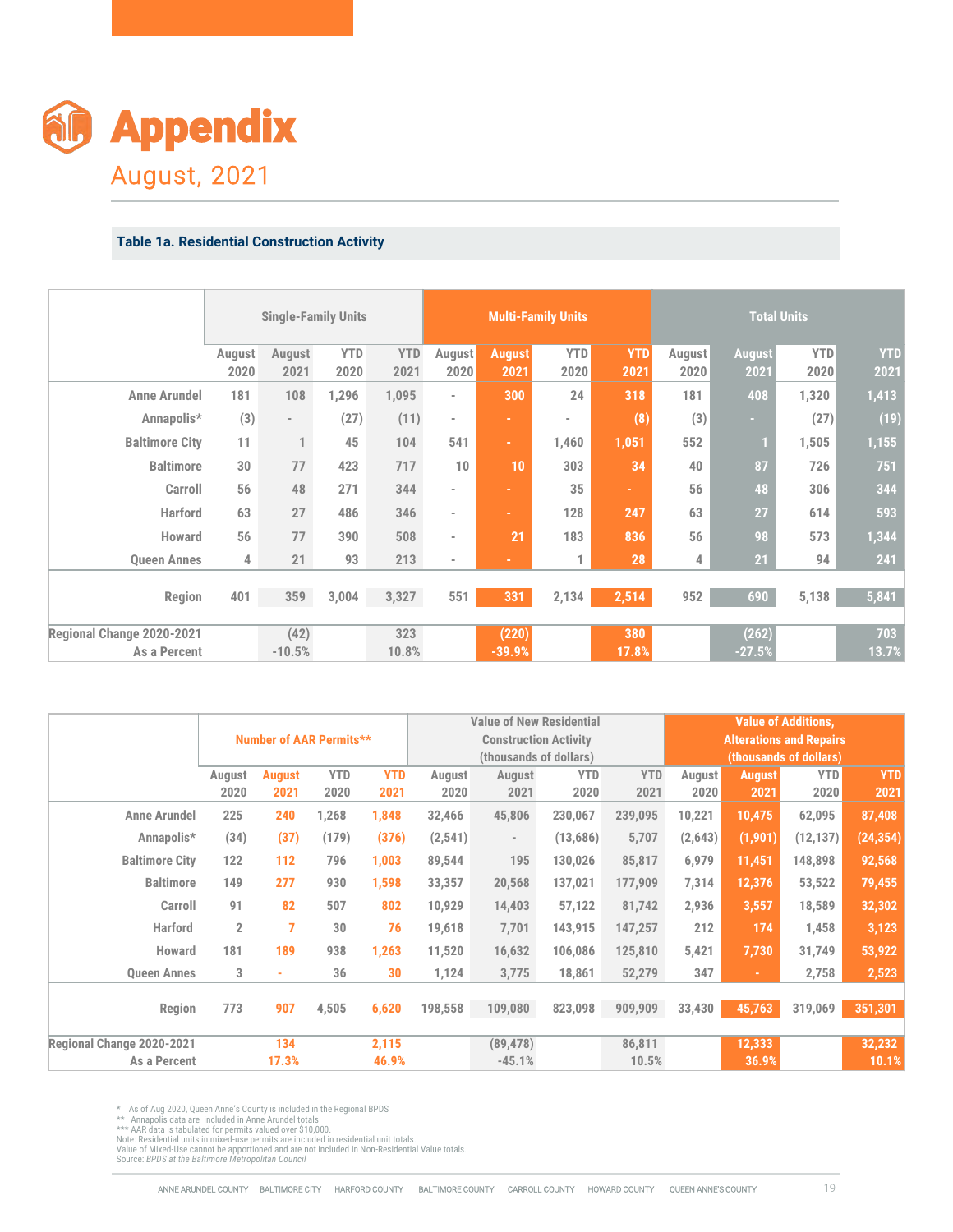

#### **Table 1b. Non-Residential Construction Activity**

| <b>Appendix</b>                                        |                |                     |                                |            |                          |                                                        |            |            |                          |                          |                              |                                                          |            |
|--------------------------------------------------------|----------------|---------------------|--------------------------------|------------|--------------------------|--------------------------------------------------------|------------|------------|--------------------------|--------------------------|------------------------------|----------------------------------------------------------|------------|
|                                                        |                |                     |                                |            |                          |                                                        |            |            |                          |                          |                              |                                                          |            |
| <b>August, 2021</b>                                    |                |                     |                                |            |                          |                                                        |            |            |                          |                          |                              |                                                          |            |
|                                                        |                |                     |                                |            |                          |                                                        |            |            |                          |                          |                              |                                                          |            |
|                                                        |                |                     |                                |            |                          |                                                        |            |            |                          |                          |                              |                                                          |            |
| <b>Table 1b. Non-Residential Construction Activity</b> |                |                     |                                |            |                          |                                                        |            |            |                          |                          |                              |                                                          |            |
|                                                        |                |                     |                                |            |                          |                                                        |            |            |                          |                          |                              |                                                          |            |
|                                                        |                |                     |                                |            |                          | <b>Value of New Non-Residential</b>                    |            |            |                          |                          |                              | <b>Value of Additions,</b>                               |            |
|                                                        |                |                     | <b>Number of AAR Permits**</b> |            |                          | <b>Construction Activity</b><br>(thousands of dollars) |            |            |                          |                          |                              | <b>Alterations and Repairs</b><br>(thousands of dollars) |            |
|                                                        | August         | <b>August</b>       | <b>YTD</b>                     | <b>YTD</b> | August                   | August                                                 |            | <b>YTD</b> | <b>YTD</b>               | August                   | <b>August</b>                | <b>YTD</b>                                               | <b>YTD</b> |
|                                                        | 2020           | 2021                | 2020                           | 2021       | 2020                     | 2021                                                   |            | 2020       | 2021                     | 2020                     | 2021                         | 2020                                                     | 2021       |
| <b>Anne Arundel</b>                                    | 93             | 138                 | 789                            | 881        | 235                      | 9,044                                                  |            | 19,332     | 83,922                   | 76,068                   | 15,738                       | 197,296                                                  | 158,138    |
| Annapolis*                                             | (15)           | (17)                | (137)                          | (122)      | $\overline{\phantom{a}}$ | $\overline{\phantom{a}}$                               |            | (75)       | (160)                    | (3, 472)                 | (655)                        | (22, 778)                                                | (19, 127)  |
| <b>Baltimore City</b>                                  | 54             | 56                  | 436                            | 433        | 5,505                    | 78,080                                                 | 104,061    |            | 264,630                  | 43,212                   | 77,329                       | 287,964                                                  | 344,302    |
| <b>Baltimore</b>                                       | 79             | 192                 | 728                            | 959        | 412                      | 6,200                                                  |            | 76,848     | 364,848                  | 29,320                   | 50,909                       | 344,361                                                  | 324,593    |
| Carroll                                                | 11             | 16                  | 69                             | 145        | 40                       | 1,700                                                  |            | 9,746      | 10,123                   | 1,228                    | 1,168                        | 78,169                                                   | 17,832     |
| <b>Harford</b>                                         | $\sim$         | 5                   | 19                             | 48         | à.                       | $\overline{\phantom{a}}$                               |            | 23,415     | 2,196                    | $\overline{\phantom{a}}$ | 29,090                       | 9,865                                                    | 47,452     |
| <b>Howard</b>                                          | 53             | 56                  | 335                            | 344        | 10,000                   | 1,650                                                  |            | 44,519     | 182,829                  | 14,162                   | 24,645                       | 162,779                                                  | 196,938    |
| <b>Queen Annes</b>                                     | $\overline{2}$ | 11                  | 28                             | 56         | ٠                        | $\sim$                                                 |            | 1,205      | 6,475                    | 82                       | 1,042                        | 1,372                                                    | 4,255      |
| Region                                                 | 292            | 474                 | 2,404                          | 2,866      | 16,192                   | 96,674                                                 |            | 279,126    | 915,023                  | 164.072                  | 199,921                      | 1,081,806                                                | 1,093,510  |
| Regional Change 2020-2021                              |                | 182                 |                                | 462        |                          | 80,482                                                 |            |            | 635,897                  |                          | 35,849                       |                                                          | 11,704     |
| As a Percent                                           |                | 62.3%               |                                | 19.2%      |                          | 497.0%                                                 |            |            | 227.8%                   |                          | $\overline{21.8\%}$          |                                                          | 1.1%       |
| <b>Table 1c. Mixed-Use Construction Activity</b>       |                |                     |                                |            |                          |                                                        |            |            |                          |                          |                              |                                                          |            |
|                                                        |                |                     |                                |            |                          |                                                        |            |            |                          |                          |                              |                                                          |            |
|                                                        |                |                     |                                |            |                          | <b>Number of Residential Units</b>                     |            |            |                          |                          | <b>Value of Mixed-Use</b>    |                                                          |            |
|                                                        |                |                     |                                |            | in Mixed-Use Permits     |                                                        |            |            |                          |                          | <b>Construction Activity</b> |                                                          |            |
|                                                        |                |                     |                                |            |                          |                                                        |            |            |                          |                          | (thousands of dollars)       |                                                          |            |
|                                                        |                |                     | August                         |            | <b>August</b>            | <b>YTD</b>                                             | <b>YTD</b> |            | August                   | August                   | <b>YTD</b>                   | <b>YTD</b>                                               |            |
|                                                        |                |                     | 2020                           |            | 2021                     | 2020                                                   | 2021       |            | 2020                     | 2021                     | 2020                         | 2021                                                     |            |
|                                                        |                | <b>Anne Arundel</b> | $\overline{\phantom{a}}$       | ä,         |                          | $\overline{\phantom{a}}$                               | 6          |            | $\overline{\phantom{a}}$ | $\bar{a}$                | $\overline{\phantom{a}}$     | 2,103                                                    |            |
|                                                        |                | Annapolis*          |                                |            |                          | ×,                                                     | (6)        |            | ä,                       |                          | ×,                           | (2, 103)                                                 |            |
|                                                        |                | Raltimore City      | 11                             |            |                          | 749                                                    | 671        |            | 1.100                    |                          | 144560                       | 151.000                                                  |            |

#### **Table 1c. Mixed-Use Construction Activity**

| Harford            | 5                                                | 19            | 48            |                                    | ä,              | 23,415         | 2,196                    | 29,090<br>×,                 | 9,865                    |
|--------------------|--------------------------------------------------|---------------|---------------|------------------------------------|-----------------|----------------|--------------------------|------------------------------|--------------------------|
| Howard             | 53<br>56                                         | 335           | 344           | 10,000                             | 1,650           | 44,519         | 182,829<br>14,162        | 24,645                       | 162,779                  |
| <b>Oueen Annes</b> | $\overline{2}$<br>11                             | 28            | 56            |                                    |                 | 1,205          | 6,475                    | 82<br>1,042                  | 1,372                    |
| Region             | 474<br>292                                       | 2,404         | 2.866         | 16,192                             | 96,674          | 279,126        | 915,023<br>164,072       | 199,921                      | 1,081,806                |
| nge 2020-2021      | 182                                              |               | 462           |                                    | 80,482          |                | 635,897                  | 35,849                       |                          |
| As a Percent       | 62.3%                                            |               | 19.2%         |                                    | 497.0%          |                | 227.8%                   | 21.8%                        |                          |
|                    | <b>Table 1c. Mixed-Use Construction Activity</b> |               |               |                                    |                 |                |                          |                              |                          |
|                    |                                                  |               |               | <b>Number of Residential Units</b> |                 |                |                          | <b>Value of Mixed-Use</b>    |                          |
|                    |                                                  |               |               | in Mixed-Use Permits               |                 |                |                          | <b>Construction Activity</b> |                          |
|                    |                                                  |               |               |                                    |                 |                |                          | (thousands of dollars)       |                          |
|                    |                                                  | <b>August</b> | <b>August</b> | <b>YTD</b>                         | <b>YTD</b>      | August         | <b>August</b>            | <b>YTD</b>                   | <b>YTD</b>               |
|                    |                                                  | 2020          | 2021          | 2020                               | 2021            | 2020           | 2021                     | 2020                         | 2021                     |
|                    | <b>Anne Arundel</b>                              |               | ٠             | i.                                 | $6\phantom{1}6$ | $\overline{a}$ |                          | $\overline{\phantom{0}}$     | 2,103                    |
|                    | Annapolis*                                       |               | ٠             | $\overline{\phantom{0}}$           | (6)             | ä,             |                          | ä                            | (2, 103)                 |
|                    | <b>Baltimore City</b>                            | 11            | ٠             | 748                                | 671             | 1,100          | $\overline{\phantom{0}}$ | 144,560                      | 151,000                  |
|                    | <b>Baltimore</b>                                 |               | ٠             | 231                                |                 | $\overline{a}$ |                          | 60,000                       | $\overline{\phantom{0}}$ |
|                    | <b>Carroll</b>                                   | i.            | ٠             | i.                                 | ä,              | $\bar{a}$      |                          | L,                           | $\overline{\phantom{0}}$ |
|                    | <b>Harford</b>                                   |               |               |                                    | ä,              | $\overline{a}$ |                          | $\overline{\phantom{a}}$     | $\equiv$                 |
|                    | <b>Howard</b>                                    |               |               | i.                                 | 472             | $\overline{a}$ |                          | $\overline{a}$               | 5,500                    |
|                    | <b>Queen Annes</b>                               |               |               | 1                                  | ä,              | $\overline{a}$ |                          | 500                          |                          |
|                    | <b>Region</b>                                    | 11            |               | 980                                | 1,149           | 1,100          |                          | 205,060                      | 158,603                  |
|                    |                                                  |               |               |                                    |                 |                |                          |                              |                          |
|                    | Regional Change 2020-2021                        |               | (11)          |                                    | 169             |                | (1, 100)                 |                              | (46, 457)                |
|                    | <b>As a Percent</b>                              |               | $-100.0%$     |                                    | 17.2%           |                | $-100.0%$                |                              | $-22.7%$                 |

\* As of Aug 2020, Queen Anne's County is included in the Regional BPDS<br>\*\* Annapolis data are included in Anne Arundel totals<br>\*\*\* AAR data is tabulated for permits valued over \$10,000.<br>Note: Residential units in mixed-use p